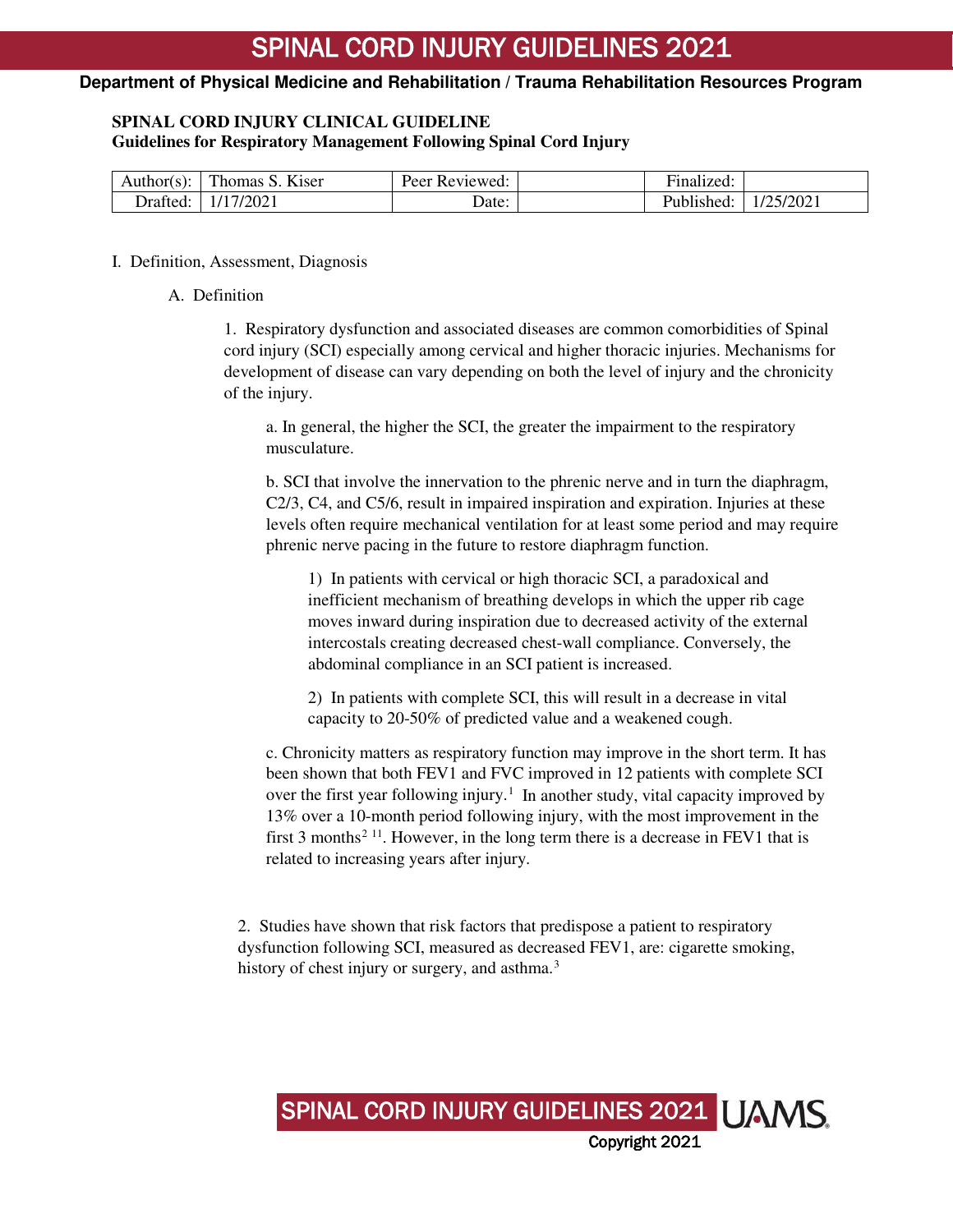## **Department of Physical Medicine and Rehabilitation / Trauma Rehabilitation Resources Program**

B. Assessment

1. The common respiratory dysfunctions in an acute SCI that can lead to respiratory failure are<sup>-[4](#page-15-3)</sup>

- a. Impaired inspiratory capacity
	- 1) Decreased respiratory muscle strength and fatigue
	- 2) Paradoxical chest wall movement causing an increase in effort of breathing
	- 3) Decreased inspiratory capacity
	- 4) Atelectasis
	- 5) Chest wall rigidity
- b. Retained secretions and development of mucus plugs
	- 1) Increased secretion production
	- 2) Decreased cough effectiveness
- c. Autonomic nervous system dysfunction
	- 1) Increased secretions
	- 2) Bronchospasm
	- 3) Pulmonary edema
- 2. The initial laboratory assessment should include:
	- a. Arterial blood gases

b. Routine laboratory studies (complete blood count, chemistry panel, coagulation profile, cardiac enzyme profile, urinalysis, toxicology screen)

c. Chest x-ray

d. EKG

- 3. Conduct periodic assessments of respiratory function to include:
	- a. Respiratory complaints
	- b. Physical examination of the respiratory system
	- c. Chest imaging as indicated
	- d. Continuous pulse oximetry

e. Performance of the respiratory muscles: vital capacity (VC) is the quickest and simplest way to follow function, serially

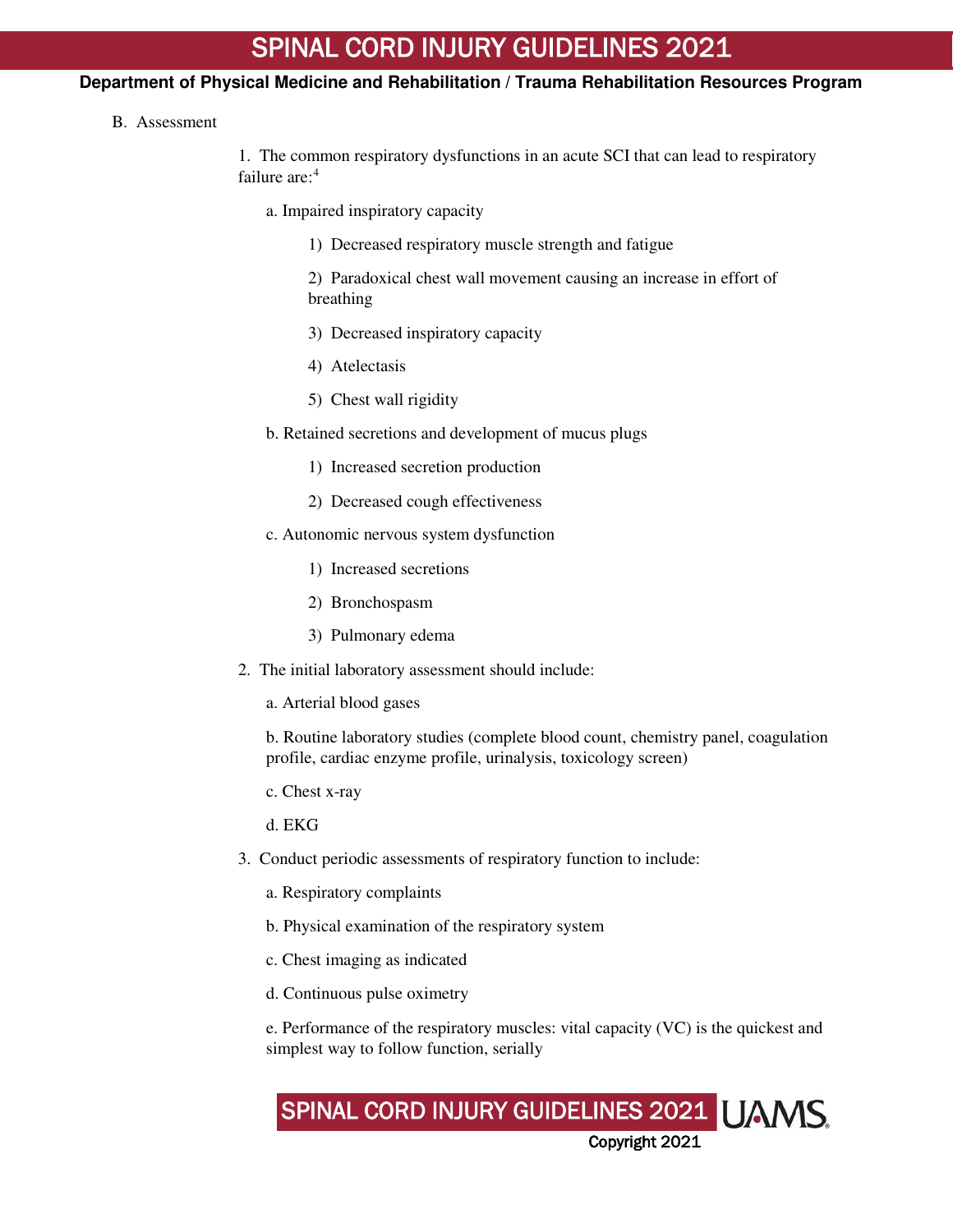## **Department of Physical Medicine and Rehabilitation / Trauma Rehabilitation Resources Program**

- g. Maximal negative inspiratory pressure
- h. Forced expiratory volume in 1 second (FEV1) or peak cough flow
- i. Neurological level and extent of impairment

4. Monitor oxygen saturation and end tidal CO2 to measure the quality of gas exchange during the first several days after injury in correlation with patient expression of respiratory distress.

5. Monitor for indicators for development of atelectasis or infection, including:

- a. Rising temperature.
- b. Change in respiratory rate.
- c. Shortness of breath.
- d. Increasing pulse rate.
- e. Increasing anxiety.

f. Increased volume of secretions, frequency of suctioning, and tenacity of secretions.

- g. Declining vital capacity.
- h. Declining peak expiratory flow rate, especially during cough.

6. If atelectasis or pneumonia is present on the chest X-ray, institute additional treatment and follow serial chest radiographs. If temperature, respiratory rate, vital capacity, or peak expiratory flow rate is trending in an adverse direction, obtain a chest radiograph.

7. The most common location for atelectasis is the left lower lobe. The physician should attempt to roll the patient to the side or sit up to fully elevate the left lower lobe. This finding is often missed with auscultation of the anterior chest wall, and assessment with a chest x-ray, periodically, is recommended<sup>[5](#page-15-4)</sup>. Proning is a new method to improve air way management in acute respiratory distress with Covid-19 patients and may need to be considered in SCI air way management.

8. Other methods of evaluating the patient should be used, including the serial determination of the vital capacity, the peak expiratory flow rate, the negative inspiratory force (NIF), and oximetry. These should be followed on an individual flow sheet designed for this purpose or on a graph. If any of these measures are deteriorating, a follow up chest radiograph should be performed. A chest radiograph should also be performed if the vital signs are deteriorating, if subjective dyspnea increases, or if the quantity of sputum changes.

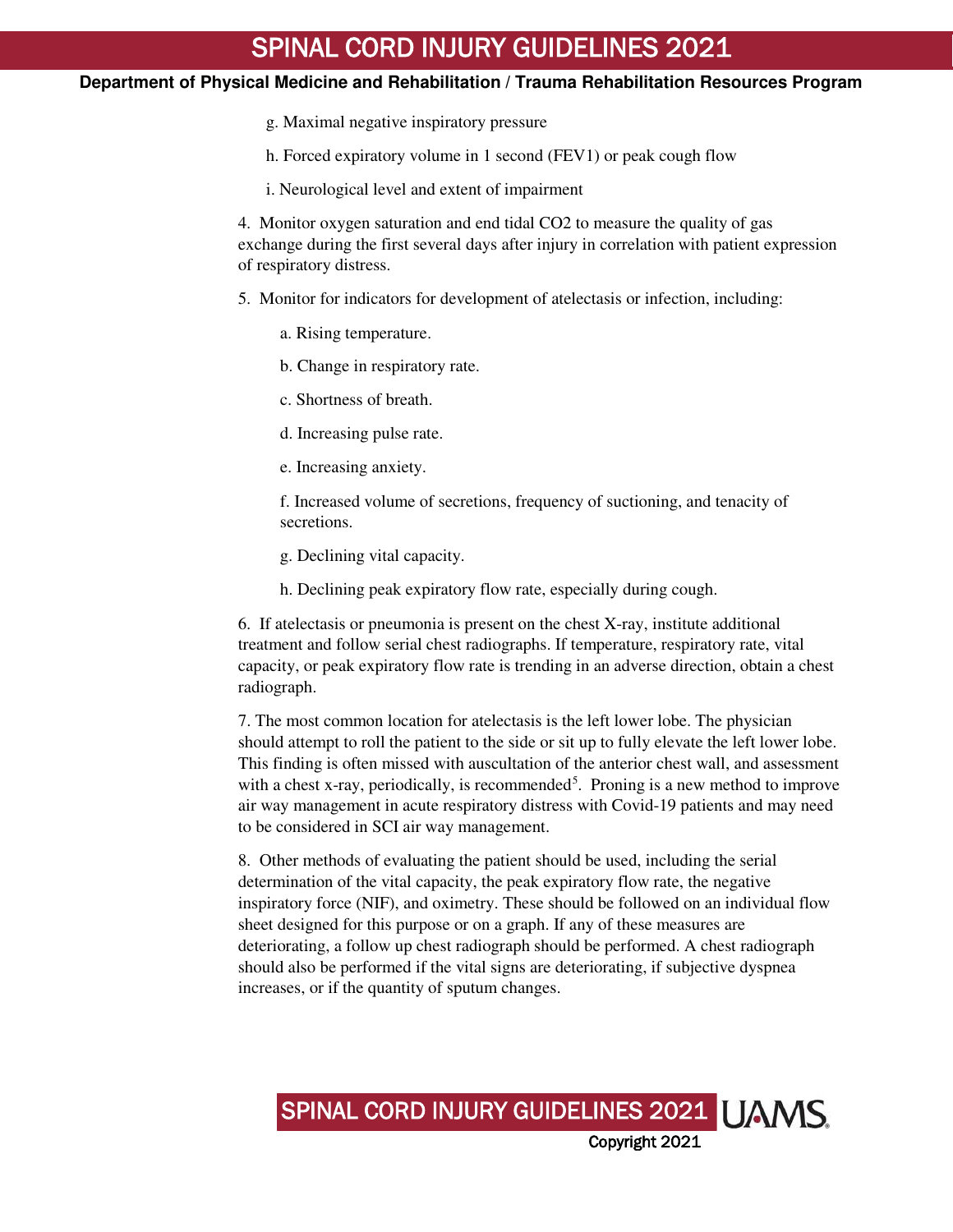## **Department of Physical Medicine and Rehabilitation / Trauma Rehabilitation Resources Program**

9. The higher the level of spinal cord injury, the greater the risk of pulmonary complications. A reduction in peak expiratory flow rate in tetraplegic patients has been documented<sup>[6](#page-15-5)</sup>. Because peak expiratory flow rate is important in cough, it would be expected that the higher the level of SCI, the greater the likelihood of retention of secretions and atelectasis.

#### C. Diagnosis

1. The diagnosis of a SCI and extent of respiratory dysfunction is based on Mechanism of injury, CT and MRI findings and the International Standards for Neurological Classification of Spinal Cord Injury (ISNCSCI) exam.

a. The mechanism of injury helps to define the nature of the injury and addresses the potential for recovery and treatment options

b. The CT and MRI defines the pathology and the need for medical or surgical intervention.

c. The ISNCSCI (ASIA) exam assesses the motor and sensory function and defines the level of the SCI and whether it is complete or incomplete which also directs treatment strategy and prognosis as an incomplete SCI has a much better prognosis than a complete SCI.

- 2. Muscles of inspiration: Diaphragm, external intercostals and the accessory muscles.
	- a. Diaphragm C3-5 and providing 65% of tidal volume.
	- b. Intercostals T1-T11 elevate the ribs, expanding chest.
	- c. Scalene  $-$  C2-7
	- d. Trapezius and SCM C1-4 and CN XI
- 3. Muscles of expiration (mainly passive)

a. Abdominal muscles (recti, obliques and transversus) – innervated segmentally from T6 to L1. Increase intra-abdominal pressure moves the diaphragm superiorly. Abdominal binder increases the tidal volume by  $16\%^{19}$ 

b. Clavicular portion of the Pectoralis has been shown to benefit expiration if strengthened.

4. Normal respiratory function requires the coordinated action of multiple inspiratory and expiratory muscle groups. Central neuronal control occurs via descending efferent signals from ventilator centers in the brainstem to spinal motor neuron pools in the

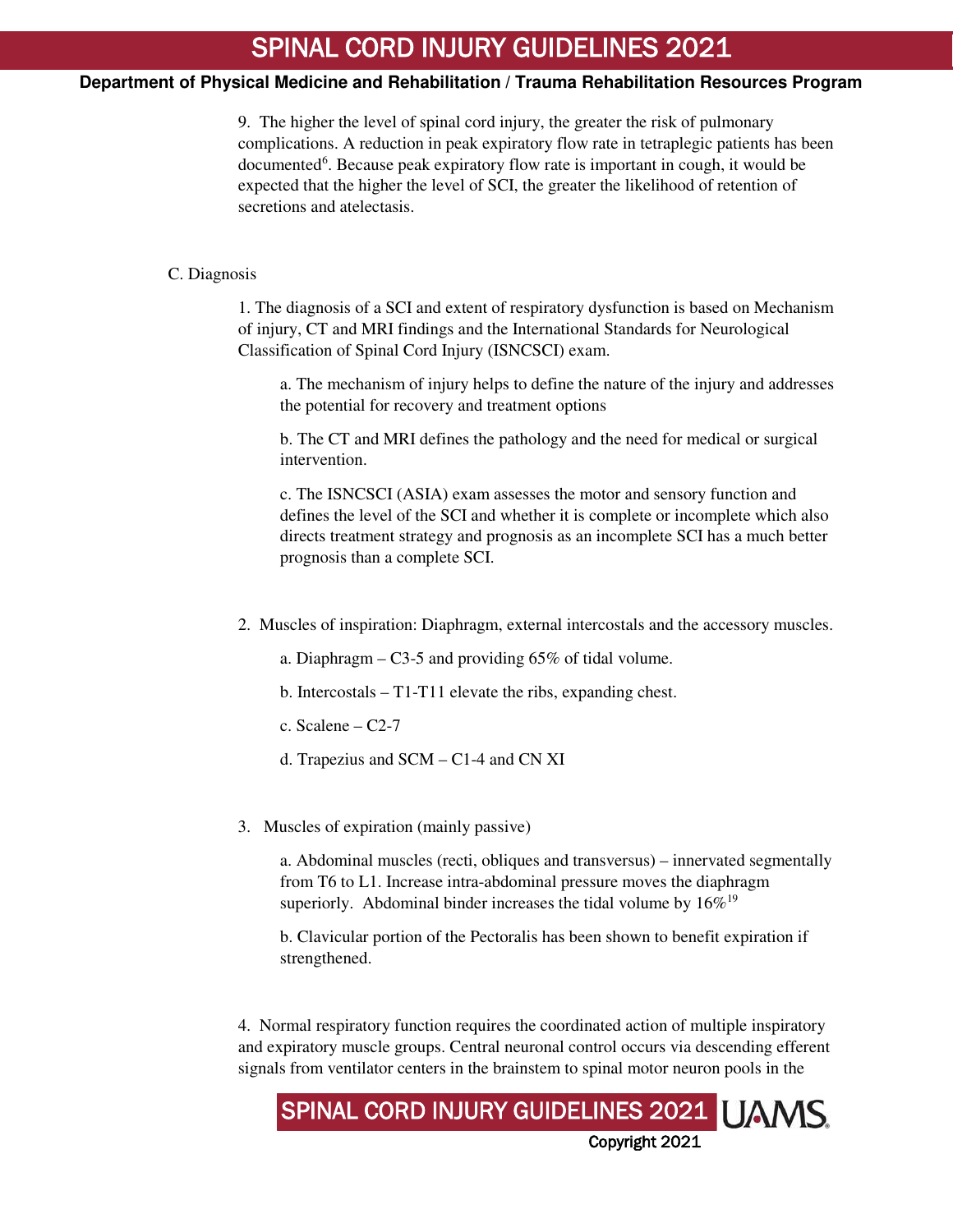## **Department of Physical Medicine and Rehabilitation / Trauma Rehabilitation Resources Program**

cervical, thoracic and lumbar spinal cord, therefore injury at nearly any level of the spinal cord can result in some type of respiratory impairment. Expected respiratory dysfunction:

a. L1 or lower level of injury – minimal dysfunction with weakened cough.

b. T5-T12 SCI – Intercostal and abdominal muscles are weakened and a weak cough results.

c. T1-T5 SCI – intercostals are progressively weakened resulting in weak cough and quiet respiration is reduced due to decreased abdominal tone and loss of optimal diaphragm positioning.

d. C4-8 – expiration is by passive recoil of the rib cage and the diaphragm may have some weakness.

e. C3 – Diaphragm cannot typically sustain respiration and the accessory muscles can provide 100 to 300 cc.

f. C2 – apneic if complete SCI

5. Expected respiratory outcomes.<sup>[7](#page-16-0)[8](#page-16-1)[9](#page-16-2)</sup>

a. C2 Complete – No function of the diaphragm and need ventilatory assistance.

b. C3 or C4 – some diaphragm function and potential to wean form the vent.

c. C5 and below - are usually able to breathe without respiratory assistance, however, acutely most will initially require ventilatory support. Vigorous preventive measures to avoid progressive respiratory insufficiency.

d. FVC Loss: C5- ½ FVC; C6-C8 1/3 FVC; T1-7 slight loss of FVC; Low Paraplegia very slight loss.

e. The average improvement in Vital capacity in C3-C5 patients over the first two months after injury is around  $1000 \text{ cc.}^{10}$  $1000 \text{ cc.}^{10}$ 

II. Management and Treatment Recommendations

A. Management/Treatment

1. Atelectasis and Pneumonia Treatment and methods to re-expand affected lung tissue

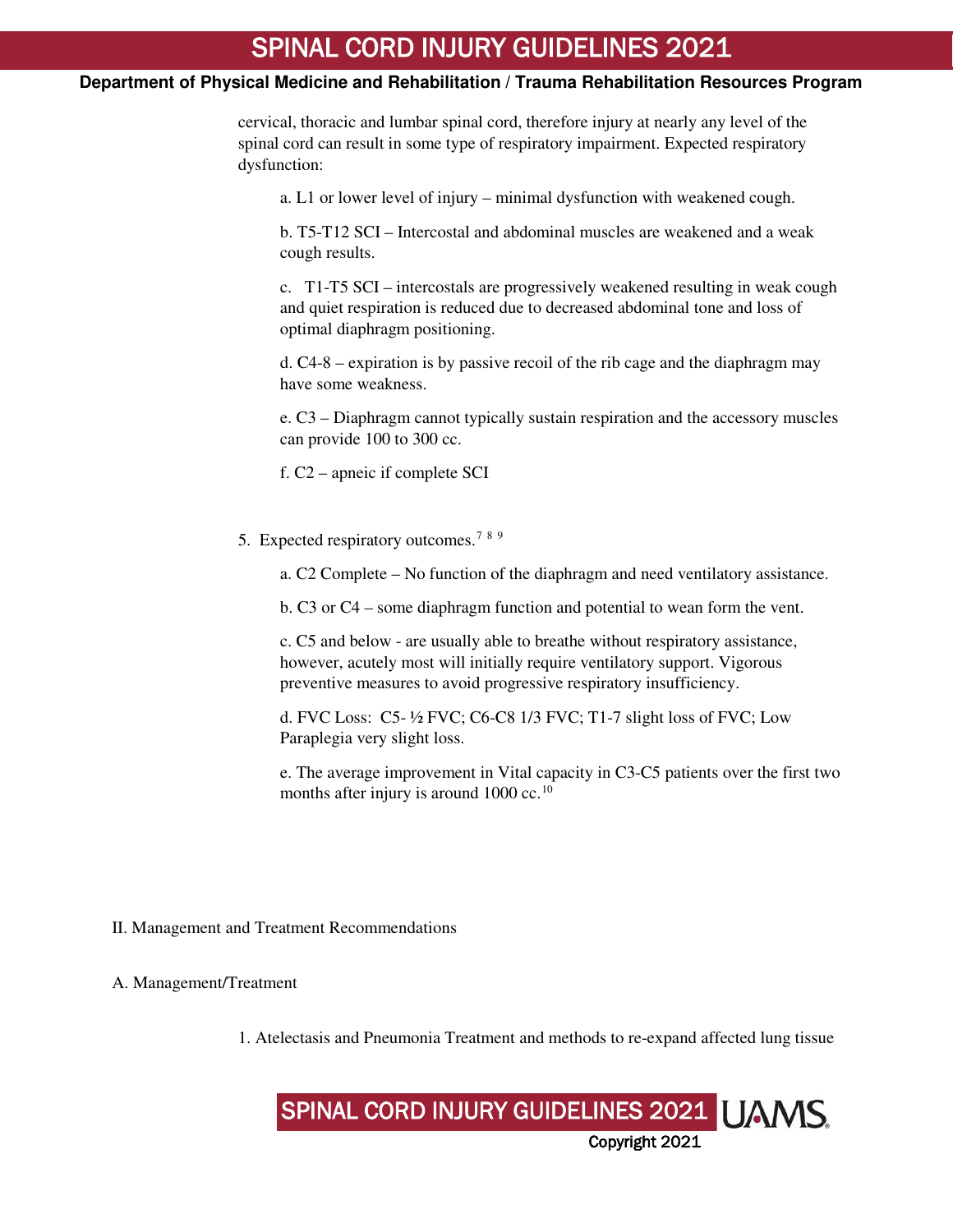a. Deep breathing and voluntary coughing exercises are recommended.

b. Assisted coughing, often used with IPPB or insufflator treatments, can be helpful with postural drainage or simply to clear secretions from the throat. Manually assisted coughing has been shown to result in a statistically significant increase in expiratory peak airflow<sup>[11](#page-16-4) [12](#page-16-5)</sup>.

 c. Insufflation-exsufflation treatment with a "coughalator" or an "in-exsufflator" machine delivers a deep breath and assists with exhalation by "sucking" the air out. It is often accompanied by "assisted coughing." The object is to improve the rate of airflow on exhalation, thereby improving the clearance of mucus. Normally, pressures are set at a low level, perhaps 10cm of H2O to start, and then increased to as high as 40cm of H2O as the individual becomes used to the sensation of the deep breath and suction on exhalation<sup>[13](#page-16-6)</sup>  $14 \frac{15}{15}$  $14 \frac{15}{15}$  $14 \frac{15}{15}$  $14 \frac{15}{15}$ .

d. IPPB "stretch" is similar to the in-exsufflation treatment described above. IPPB is administered, usually with a bronchodilator, starting at a level of pressure of 10-15cm of H2O and increasing the pressure as the treatment progresses to as high as the machine will go, but not exceeding 40cm of H2O pressure (See Appendix A in reference 1).

e. Glossopharyngeal breathing can be used to help the patient obtain a deeper breath. Glossopharyngeal breathing is accomplished by "gulping" a rapid series of mouthfuls of air and forcing the air into the lungs, and then exhaling the accumulated air. It can be used to help with coughing, often along with assisted coughing. Montero et al. (1967) showed improvement from 35% predicted to 65% of predicted vital capacity after training in glossopharyngeal breathing and also improvements in maximum expiratory flow rate, maximum breathing capacity, and breath-holding time. Loudness of the voice also improved<sup>[16](#page-16-9)</sup>.

f. Incentive spirometry is widely used with other patients as well, such as the able-bodied patient who is post-op. It is something that the tetraplegic patient's family members can help with, thereby involving them in the daily care of their loved one. (See Appendix A in reference 1).

g. Chest physiotherapy, along with positioning of the patient, is a logical form of therapy to prevent and treat respiratory complications.

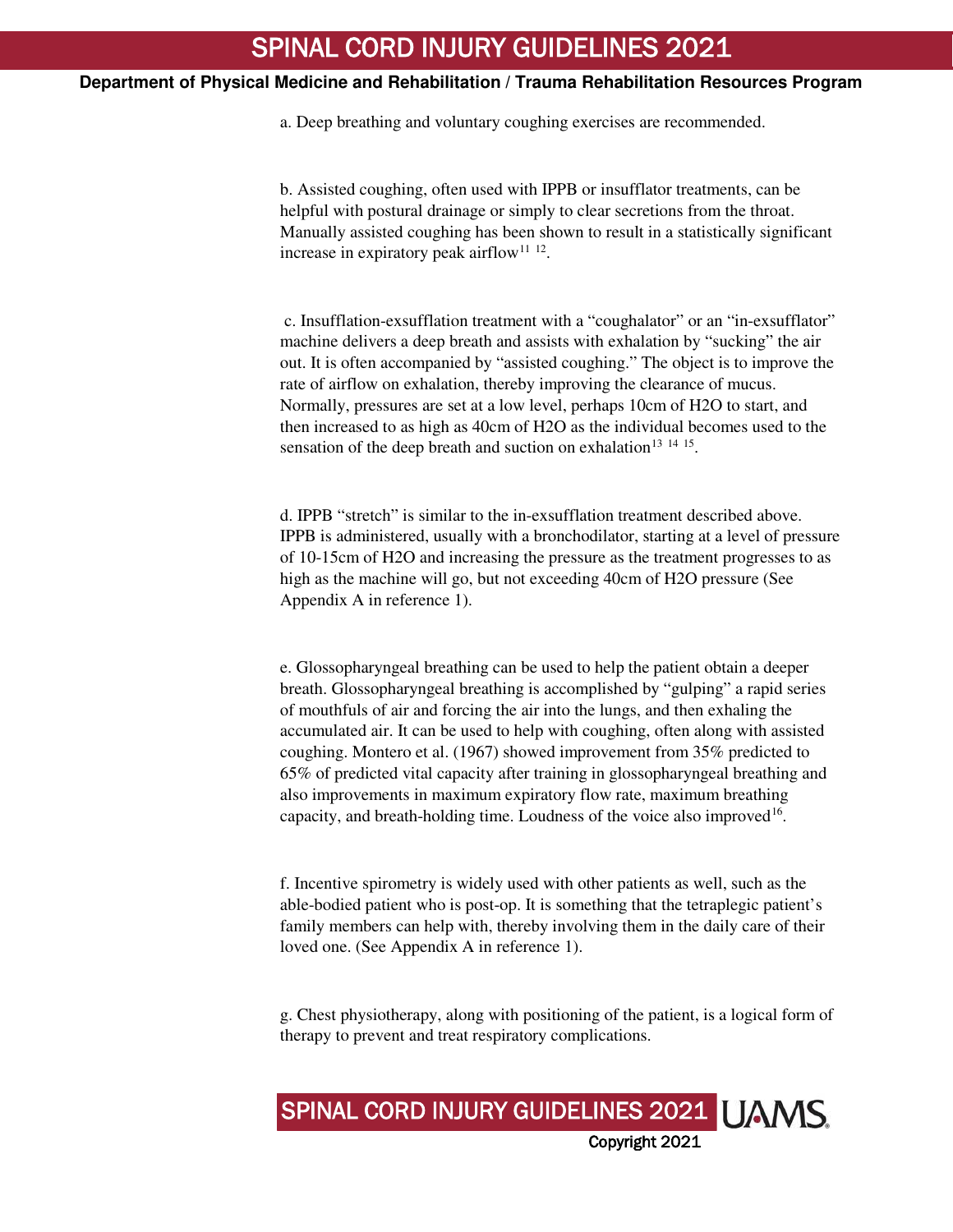h. Intrapulmonary percussive ventilation (IPV) can be done with the ventilator, and a similar concept can be used in the form of a "flutter valve" during nebulizer treatments. Patients report that secretions are loosened with these techniques; however, there are no reports that objectively document the efficacy of these procedures.

i. Bronchoscopy with bronchial lavage can be useful in clearing the lungs of mucus that the patient cannot raise, even with the help of the above listed modalities. The bronchoscopy can be performed whether the patient is on or off the ventilator. It should be kept in mind that the bronchoscopy is used to clear the airway of secretions, not to inflate the lung (unless it is done with a method for inflating the lung through the bronchoscopy). Just clearing the lungs of the mucus will not be adequate treatment by itself.

j. Positioning the patient in the supine or Trendelenburg position improves ventilation. In a study of 20 patients with a C4-8 tetraplegia it was found that the mean value of the forced vital capacity was 300 ml higher in the supine or Trendelenburg positions than in the sitting position<sup>[17](#page-16-10)</sup>. In another study of the vital capacities of patients when supine and when sitting. It was found that most tetraplegic patients had increases in vital capacity and FEV1 when supine, compared to the erect position<sup>[18](#page-16-11)</sup>.

k. Abdominal binders offer no pulmonary advantage for the typical patient with cervical spinal cord injury when positioned supine in bed. However, the observed 16-28% increment of vital capacity of tetraplegic patients when supine, compared to sitting, can be eliminated by wearing an abdominal binder<sup>[19](#page-16-12) [20](#page-16-13)</sup>. An abdominal binder acts to keep the abdominal contents from exerting a traction effect on the diaphragm. Therefore, especially in the early phases of injury, it is helpful for the patient to wear a binder when sitting up in a chair.

- l. Recommended procedures for suctioning. $^{21}$  $^{21}$  $^{21}$ 
	- 1) Aseptic technique using sterile gloves
	- 2) Maximum of 2 passes at each procedure
	- 3) Suctioning pressure to be 100–200 mmHg in adults

4) Application of suction to occur as catheter is drawn out to avoid damage to tracheal mucosa

SPINAL CORD INJURY GUIDELINES 2021 | JAMS Copyright 2021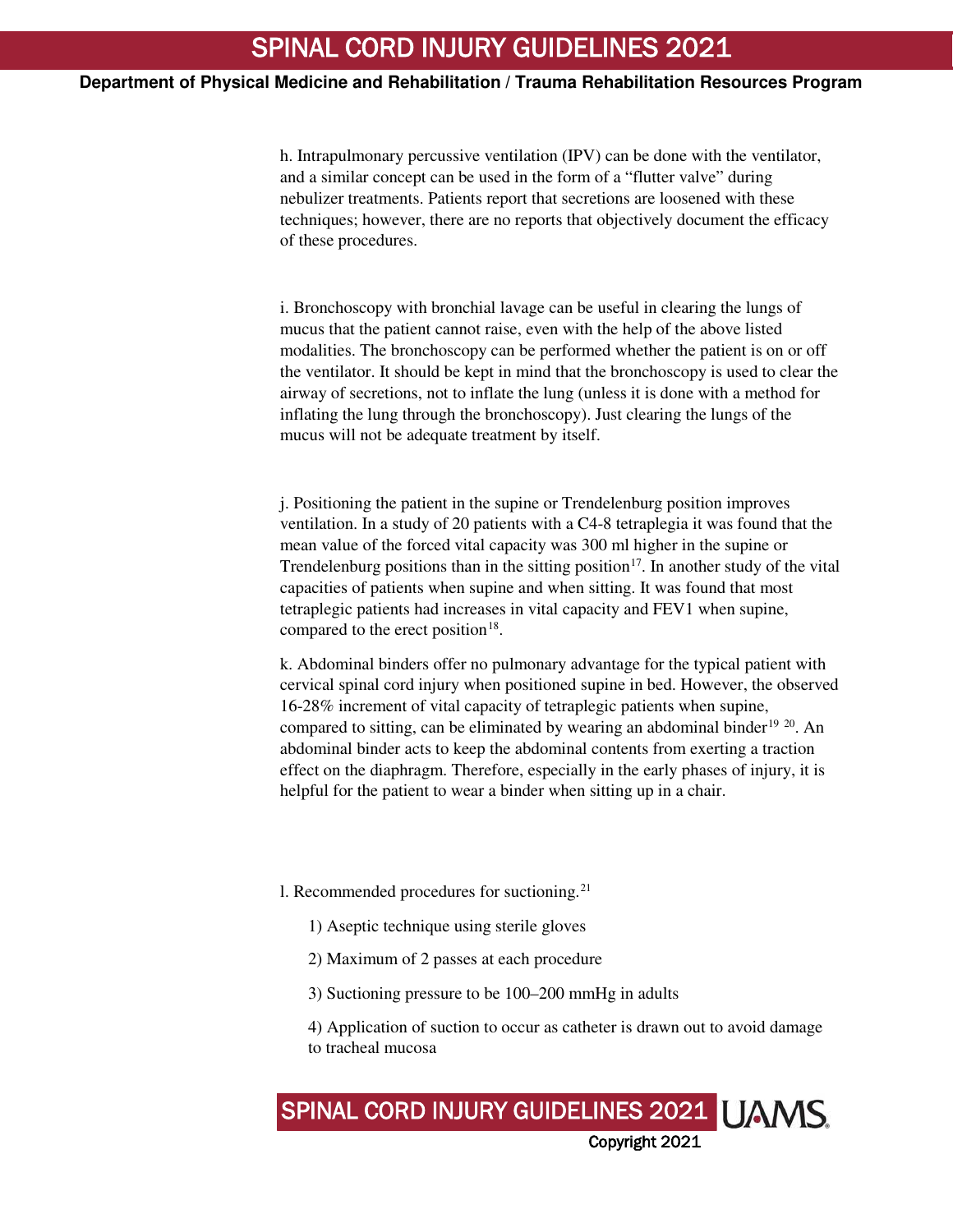## **Department of Physical Medicine and Rehabilitation / Trauma Rehabilitation Resources Program**

5) Multi-eyed catheters to be used as they produce less tracheal mucosa damage

6) Catheter insertion should be limited to one third of its length or ~15 cm into an adult tracheostomy tube

7) Suction catheter should be one half the diameter of the endotracheal/tracheostomy tube

8) Hyperoxygenate for 1 minute with 100% oxygen before and after suctioning

9) Closed suctioning system should be used to reduce infection

m. Respiratory muscle training is recommended after a SCI. A significant benefit of this training has been shown in five pulmonary outcomes: vital capacity, maximal inspiratory pressure, maximal expiratory pressure, maximum voluntary ventilation and inspiratory capacity. No effect was found for total lung capacity, peak expiratory flow rate, functional residual capacity, residual volume, expiratory reserve volume or forced expiratory volume in 1 second.<sup>[22](#page-16-15)</sup>

### 2. Medications

a. Bronchodilators. Long-acting and short-acting Beta agonists should be used concomitantly to reduce respiratory complications in tetraplegics and those with lower level lesions that are prone to respiratory complications. In addition to the direct benefits of bronchodilation, these agents promote the production of surfactant and help diminish atelectasis. Studies have not assessed the long-term benefits of bronchodilator therapy in this population but do suggest that use may mimic the reduction in respiratory symptoms seen with airway hyperactivity in able-bodied patients.

b. It has been demonstrated that greater than 40% of nonacute dyspneic tetraplegics administered metoproterenol or ipratropium responded with an improvement in FEV1 of at least  $12\%^{23}$  $12\%^{23}$  $12\%^{23}$ . There is also evidence in the literature that atropine blocks the release of surfactant from the type II alveolar cells. Because ipratropium is an atropine analogue, some experts believe that ipratropium should not be used in spinal cord injured patients, since the production of surfactant is essential for prevention and treatment of atelectasis $24$ .

c. Cromolyn sodium. Cromolyn sodium is an inhaled anti-inflammatory agent that is used in asthma. Theoretically, since tetraplegic patients have bronchospasm and inflammation, it would be helpful in tetraplegia; however, there are no studies of cromolyn sodium in tetraplegia.

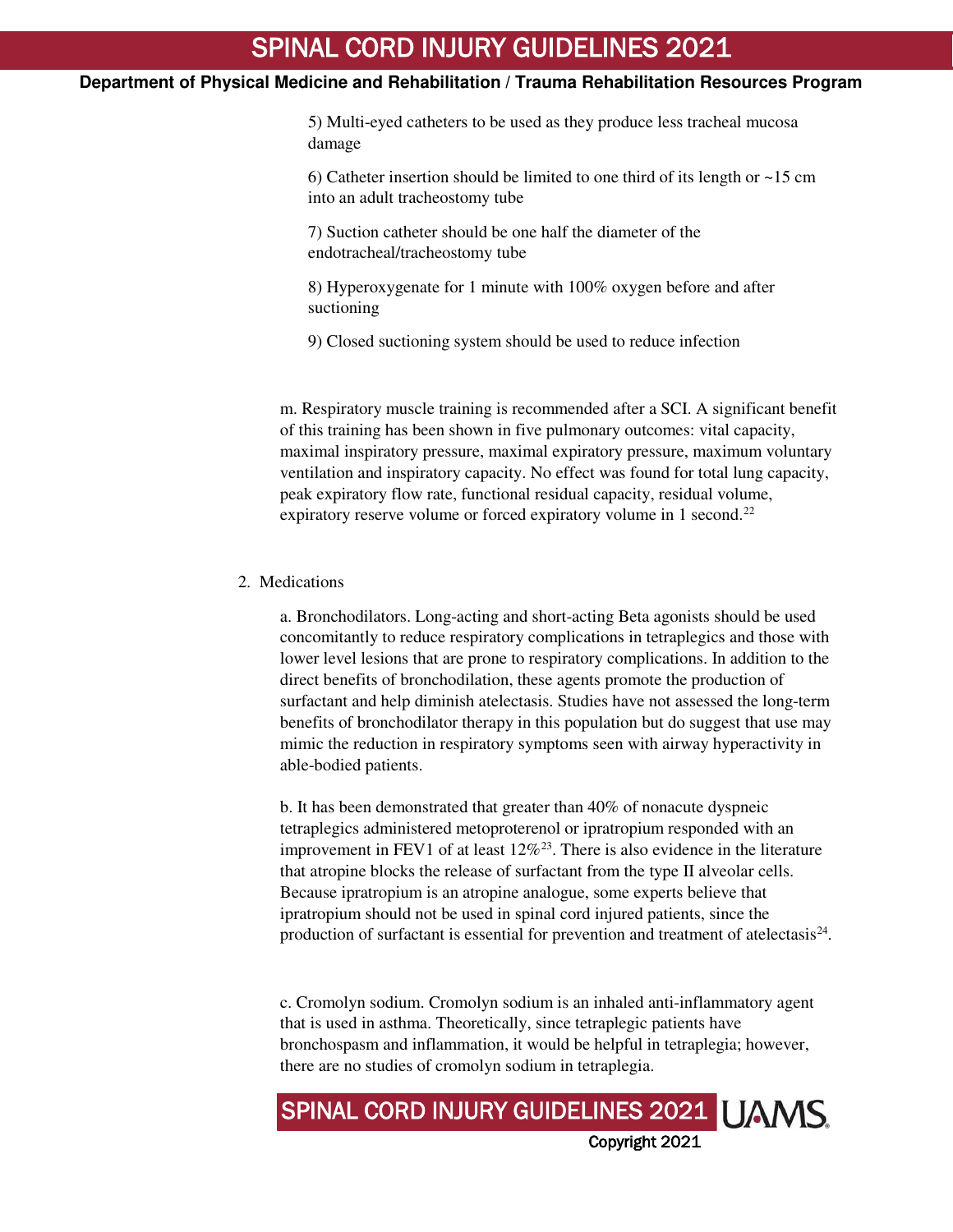d. Antibiotics. Although pneumonia commonly occurs in the post-injury period and has a high mortality rate among pulmonary complications in SCI patients<sup>[25](#page-17-0)</sup> [26](#page-17-1), in the absence of signs and symptoms of infection, the use of antibiotics for treatment of bacterial colonization will only foster the development of resistant organisms and is not recommended. When treatment is warranted and culture results are not yet available for optimal antibiotic selection, empiric therapy should be directed to cover nosocomial bacteria<sup>[27](#page-17-2)</sup>.

e. Methylxanthines. Methylxanthines may be of benefit in improving diaphragmatic contractility and respiratory function in this population. Studies of methylxanthines in the SCI population are lacking, and studies in other populations have produced mixed results. In a small study the efficacy of aminophylline was demonstrated via improved contractility in eight able-bodied subjects after diaphragmatic fatigue was induced via resistive breathing<sup>[28](#page-17-3)</sup>. A theophylline study in chronic obstructive pulmonary disease (COPD) patients produced similar results<sup>[29](#page-17-4)</sup>. However, another study in COPD patients by found no improvement in diaphragmatic contractility or respiratory response to theophylline $30$ .

f. Anabolic steroids. Correction of malnutrition is recommended for optimal effect on strength and endurance of the diaphragm and accessory muscles, which may assist with ventilator weaning. Short-term treatment with anabolic steroids has demonstrated promising results in this area. The use of oxandrolone for strengthening of the respiratory musculature in a small uncontrolled case series looked at ten complete tetraplegics who were titrated to a dose of 20mg/day and treated for 30 days. Spirometry was measured at baseline and at the end of the trial. Forced Vital Capacity (FVC) increased from 2.8L to 3.0L by the end of the trial and maximal inspiratory and expiratory pressures improved by approximately  $10\%$ . Subjective symptoms of resting dyspnea also improved<sup>[31](#page-17-6)</sup>.

g. Mucolytics. The solubilizing effect of this therapy may make tenacious secretions easier to eliminate and may be of benefit when secretion management via other modalities has not provided adequate results. Nebulized sodium bicarbonate is frequently used for this purpose. Nebulized acetylcysteine is also effective for loosening secretions, although it may be irritating and trigger reflex bronchospasm.

h. Hydrating agents. Isotonic sterile saline given by inhalation is useful in mobilizing secretions thickened due to dehydration.

SPINAL CORD INJURY GUIDELINES 2021 | JAMS

Copyright 2021

3. Indications for Mechanical Ventilation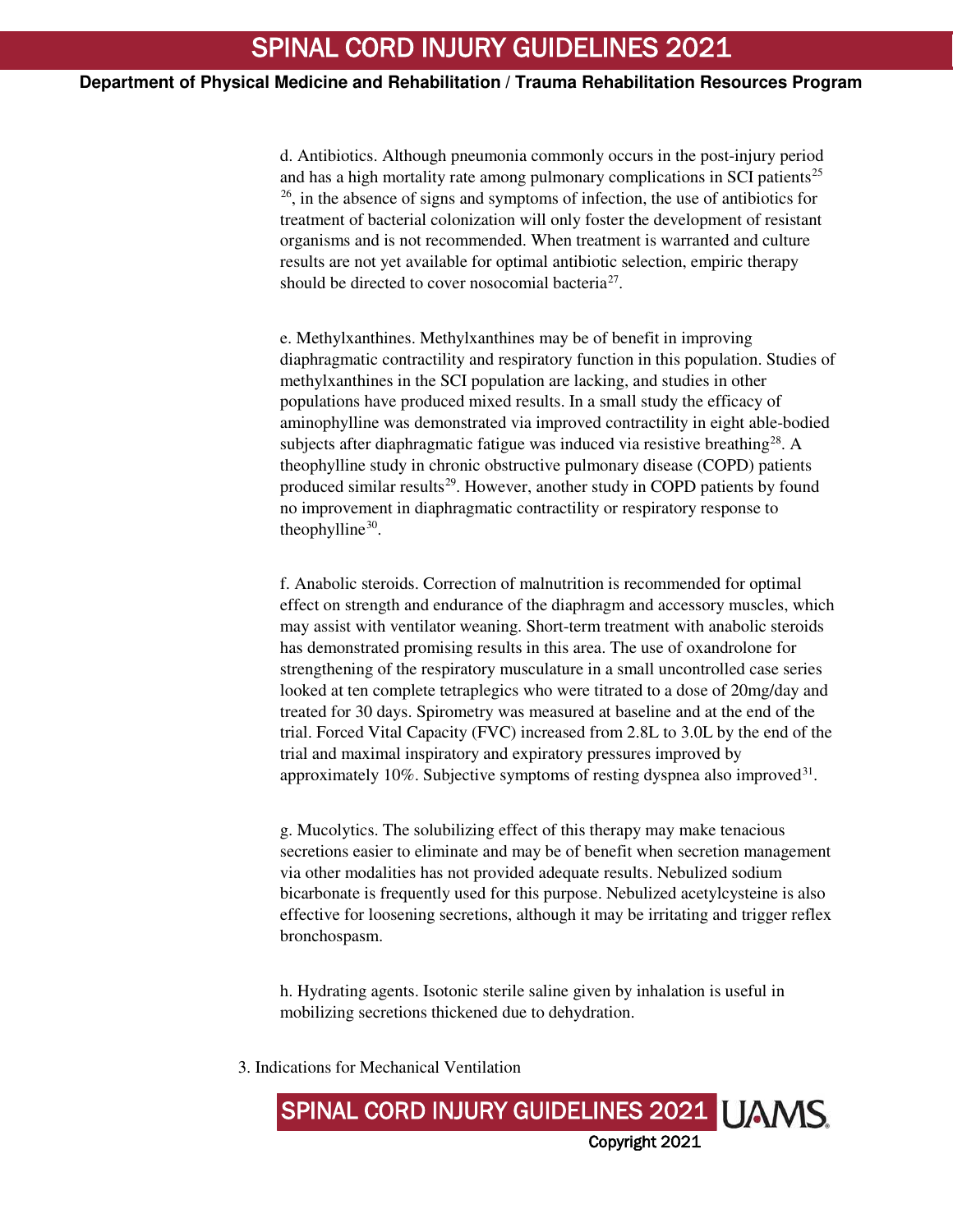a. Respiratory failure— $pO2 \le 50$ , or  $pCO2 \ge 50$ , by arterial blood gas testing, while the patient is on room air.

b. If mechanical ventilation is necessary, use a protocol that includes increasing ventilator tidal volumes to resolve or prevent atelectasis. In a study of patients treated during a 10-year time period, who were either ventilated with low tidal volume or ventilated by protocol that gradually increased tidal volume over 2 weeks. All were ventilator-dependent on arrival at a tertiary care facility. Protocol-ventilated patients saw decrease incidence of atelectasis from 84% on admission to 16% in 2 weeks; small tidal volume patients saw increase in incidence in atelectasis from 39% to 52% after 2 weeks. In addition, protocol patients were totally weaned from ventilator in an average of 37.6 days, whereas those ventilated with lower tidal volumes were weaned in an average of 58.7 days.[32](#page-17-7)

c. Ordinarily, smaller tidal volumes used to control pCO2. However, this will cause atelectasis, or a sensation of stress in the tetraplegic patient. Adding dead space, however, counteracts the hyperventilation effect of larger tidal volumes. Larger tidal volumes stimulate the release of surfactant<sup>[33](#page-17-8)</sup> and the compliance of the lungs is thereby improved. With improved compliance, effort necessary to ventilate lungs spontaneously is reduced.

d. Set the ventilator so that the patient does not override the ventilator settings.

## 4. Ventilator Management to prevent atelectasis

a. Increase the tidal volumes by 100 mL and the ventilator flow rate increased by 10 L/min at periodic intervals $34$ . Typically, the increases are done on a daily basis unless peak pressures exceed 40 cmH2O. By gradually increasing tidal volumes, the risk of barotrauma remains low because peak pressures only increase slightly.

b. Add dead space by adding ventilator tubing as indicated to prevent high volume and low respiratory rates from decreasing PCO2 to less than 28.

c. Positive-end expiratory pressure (PEEP) is not recommended because of the lack of studies showing the effectiveness of PEEP in treating atelectasis in acute SCI.

d. It is recommended both tidal volumes and flow rates be increased until chest radiographs indicate that atelectasis has cleared or peak pressures have reach 40 cmH2O.

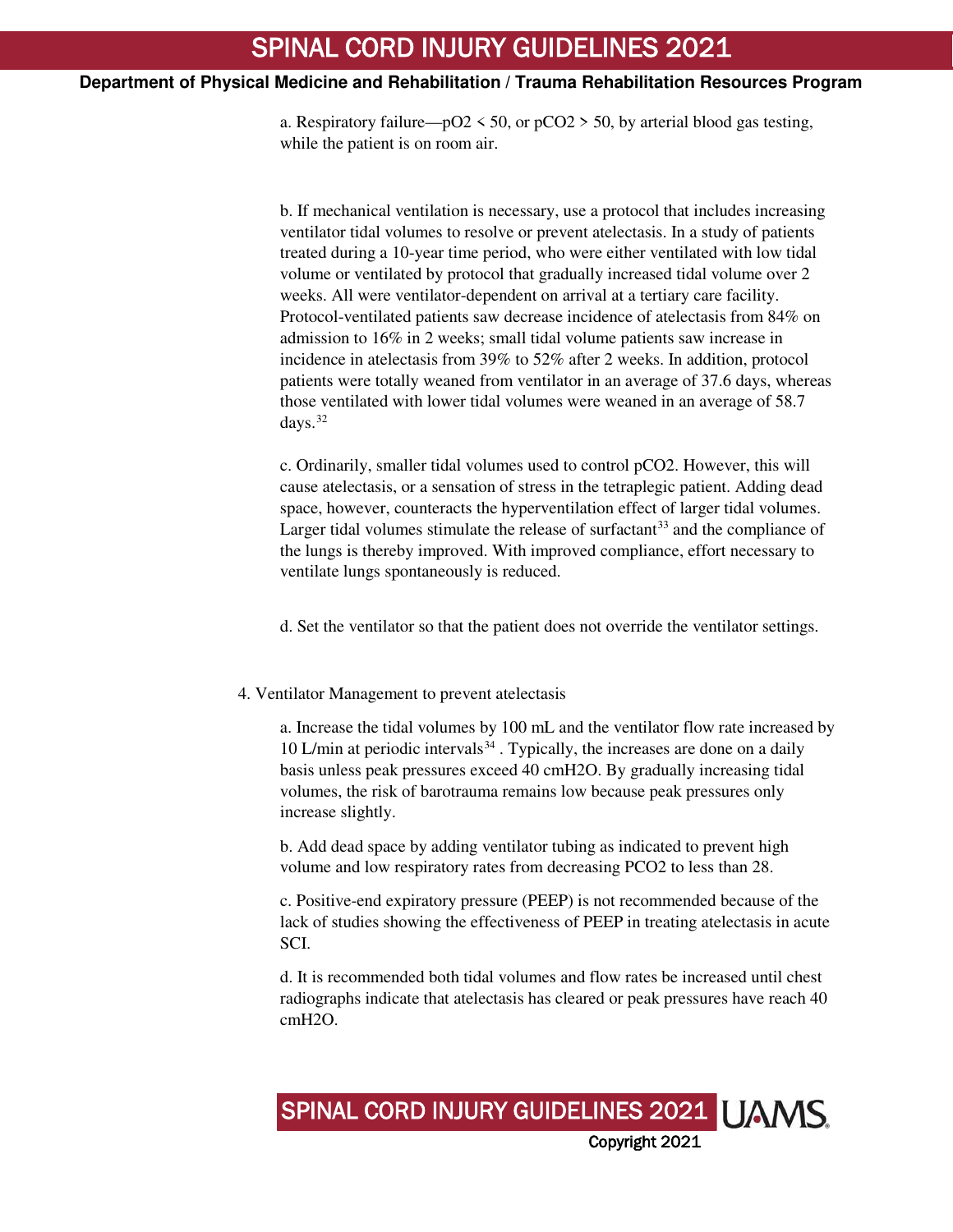e. Targeting a tidal volume of 20 ml/kg of IBW has been shown to be safe using higher tidal volumes over a 14 day weaning protocol in SCI patients.<sup>[35](#page-17-10)</sup>

f. In a study of 181 patients, 85 (47%) developed Ventilator associated pneumonia (VAP). High tidal volumes was used in 22 (12%) patients. VAP developed in 68% of patients receiving high tidal volumes and in 44% receiving standard tidal volumes ( $P = 0.06$ ). After adjustment, High tidal volumes was associated with a 1.96 relative risk of VAP development (95% credible interval 1.55–2.17) on Bayesian analysis. High tidal volume was also associated with increased rates of ventilator dependence. The study was limited by sample size and selection bias, but showed an association between high tidal volume ventilation and increased VAP. This gives us pause about the use of higher tidal volumes with SCI ventilation, and further investigation into optimal early ventilation settings is needed for SCI patients, who are at a high risk of VAP.[36](#page-17-11)

g. Early intubation/tracheostomy of patients with complete cervical spinal cord injury above C5 is recommended and will hopefully improve the care of these patients with serious SCI.<sup>[37](#page-17-12)</sup>

- 5. Criteria for Weaning off the Ventilator
	- a. Afebrile, vital signs stable
	- b. Vital Capacity of least 15 mL/kg of ideal body weight
	- c. Inspiratory force greater than negative 24 cmH2O
	- d. Respiratory stable for at least 24 hours
	- e. PaO2 greater than 75
	- f. PCO2 equal to 35–45
	- g. pH equal to 7.35–7.45
	- h. No PEEP required
	- i. FIO2 no more than 25%
	- j. Manageable secretions
	- k. Medically stable for at least 24 hours
	- l. Chest x-ray clear
	- m. Psychologically willing and ready to participate

6. A multifaceted, multidisciplinary respiratory management program can change the process of care used for difficult-to-wean patients with SCI.<sup>[38](#page-17-13)</sup>

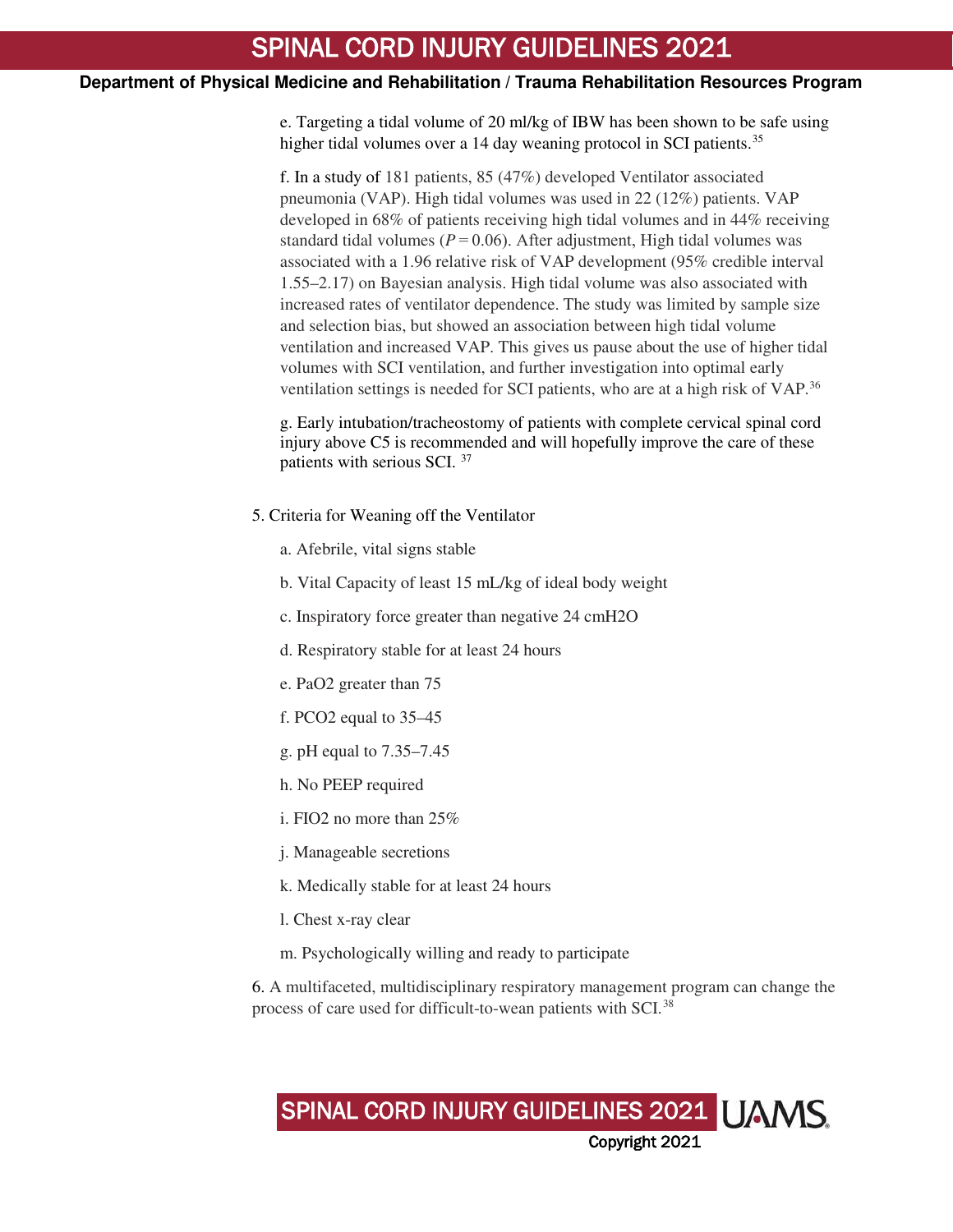## **Department of Physical Medicine and Rehabilitation / Trauma Rehabilitation Resources Program**

#### B. Restrictions

1. No study shows that assisted coughing by itself results in a lower incidence of atelectasis or pneumonia.

2. Glossopharyngeal breathing can be used to help the patient obtain a deeper breath, but can be hard to learn and the patient must have good bulbar function. It is estimated that about 2/3rd's of SCI patients on vent support can learn this method. The technique involves the use of the glottis to add to an inspiratory effort by pistoning (gulping) boluses of air into the lungs. The glottis closes with each 'gulp'. One breath usually consists of six to nine gulps of 40–200 ml each. During the training period, the efficiency of GPB can be monitored by spirometrically measuring the milliliters of air per gulp, gulps per breath, and breaths per minute.<sup>[39](#page-17-14)</sup>

3. Incentive spirometry can be used at bedside by the patient and family, but there are no documented studies indicating efficacy in tetraplegic patients. Without periodic stretching of the ribcage in breathing, the joints of the ribcage can become calcified and rigid and result in reduced ventilation and expedited diaphragmatic fatigue.

4. Chest Physiotherapy can be helpful in managing respiratory secretions and in delivering treatments, but some patients may not be able to assume the head down position to facilitate drainage of the lower lobes. Because as gravity pulls the abdominal contents against their diaphragm it severely limits their ability to take a deep breath. Also, positioning of the patient with the head down may increase gastroesophageal reflux or emesis. Positioning the patient is also difficult for patients with halo-vest immobilization. There are no studies indicating the efficacy of chest physiotherapy and positioning in tetraplegic patients.

5. Bronchoscopy can be very helpful in the acute management of respiratory compromise and mucus plugging in SCI but other treatments must be instituted to inflate the lungs and prevent reaccumulation of secretions.

6. Abdominal binders can be very helpful in acute management of SCI with respiratory compromise as they restore more normal diaphragmatic position when sitting up. Some patients will regain some muscle tone in the abdomen and/or adapt to the problem in time after the injury; these patients can then stop using the abdominal binder.

7. Although the use of ipratropium is recommended initially, it should be discontinued after stabilization since the anticholinergic effects may thicken secretions and also diminish optimal respiratory capacity.

8. Steroids. Other than in the setting of acute spinal cord injury and those with an asthmatic component of reactive airway disease, these agents should be reserved for short-term use in acute respiratory distress. Aged patients administered intravenous high-dose methylprednisolone in the acute setting post injury were noted to be more prone to develop atelectasis and pneumonia[40](#page-18-0)

SPINAL CORD INJURY GUIDELINES 2021 | JAMS

Copyright 2021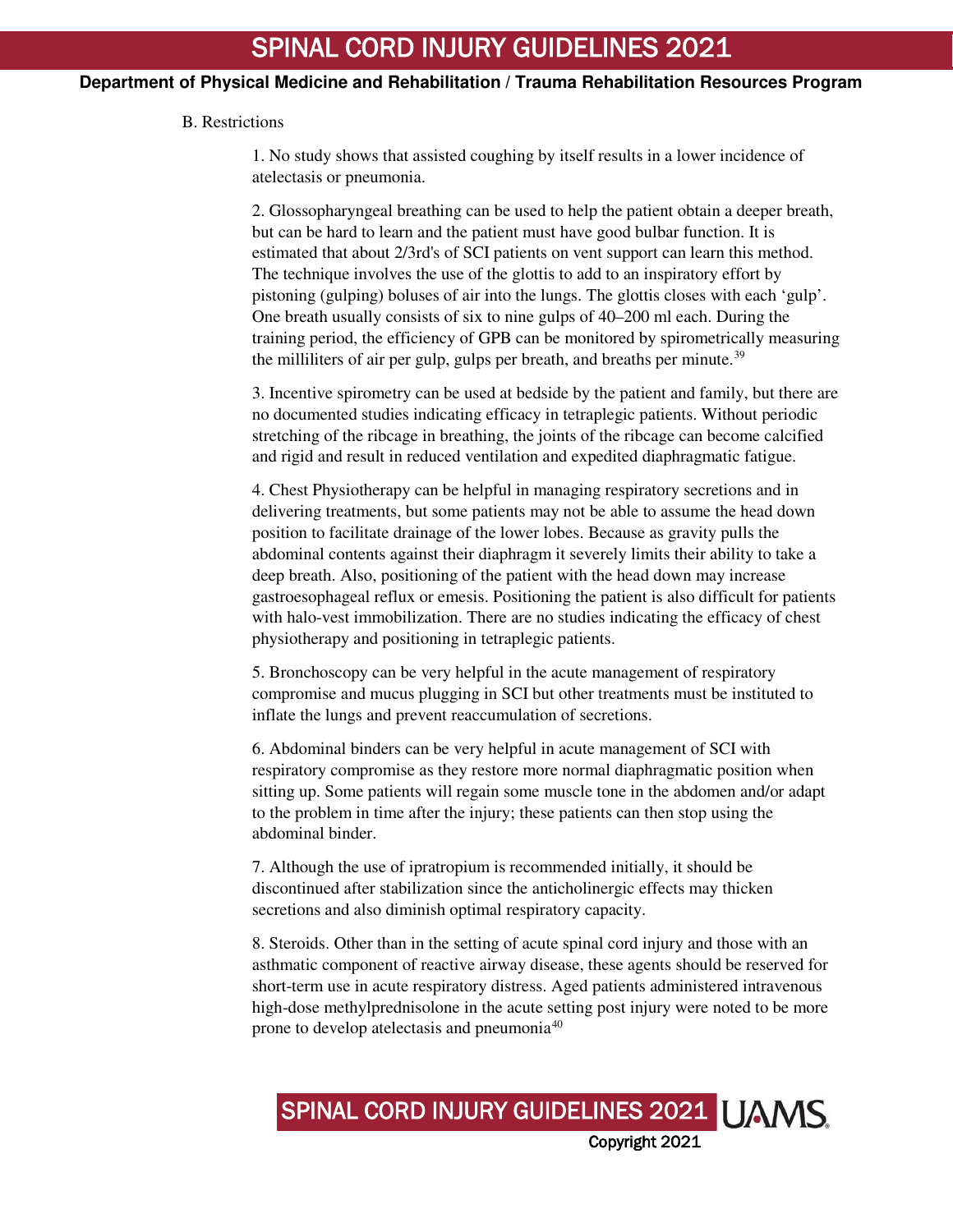## **Department of Physical Medicine and Rehabilitation / Trauma Rehabilitation Resources Program**

9. Anticoagulation to prevent pulmonary embolism is important, acutely. Current guidelines established by the Consortium for Spinal Cord Medicine call for prophylaxis with low molecular weight heparin as soon as possible after a SCI. Treatment should continue for 8 weeks in patients at high risk of a deep vein thrombosis or until discharge from rehabilitation. These recommendations also apply to patients with inferior vena cava filters (see the Consortium for Spinal Cord Medicine Clinical Practice Guideline: Prevention of Thromboembolism in Spinal Cord Injury, 3rd ed. (2016)).

#### III. Prevention and Education

A. Respiratory management of SCI in the first five days<sup>[41](#page-18-1)</sup>

1. Respiratory complications after acute SCI are highly prevalent and are predictable based on neurologic impairment, associated injuries, and preinjury medical conditions.

2. Patients may rapidly deteriorate over the first 5 days, with the need for intubation occurring most commonly 3 to 4 days after injury.

3. Care within specialized SCI centers has been shown to significantly decrease the number and severity of complications and shorten intensive care unit (ICU) length of stay, especially if the patient is transferred within the first week after injury.

4. Aggressive respiratory care needs to begin immediately after injury. Clearing of secretions through IPV, bronchodilators, postural drainage, and cough assist machines can virtually eliminate the need for bronchoscopies.

5. Deteriorating vital capacities and blood gases should be followed vigilantly to prevent the need for emergent intubation.

6. Once intubated, the use of high tidal volumes is supported by spinal cord literature. However, additional research is needed to support this recommendation.

#### B. Chronic Respiratory management<sup>[42](#page-18-2)</sup>

1. Respiratory impairment results from one of two disease processes and it is very important that physicians distinguish between the two paradigms so that they can be managed, effectively.

a. Lung/airways diseases, in which case pulmonary function testing (PFT) can be diagnostic and supplemental oxygen beneficial, and is characterized by hypoxia in the presence of eucapnia or hypocapnia until an exacerbation results in acute respiratory failure (ARF).

b. Ventilatory impairment, most often from respiratory muscle dysfunction, which is characterized by hypoventilation-induced hypercapnia and hypoxia with intercurrent episodes of ARF due to an ineffective cough.

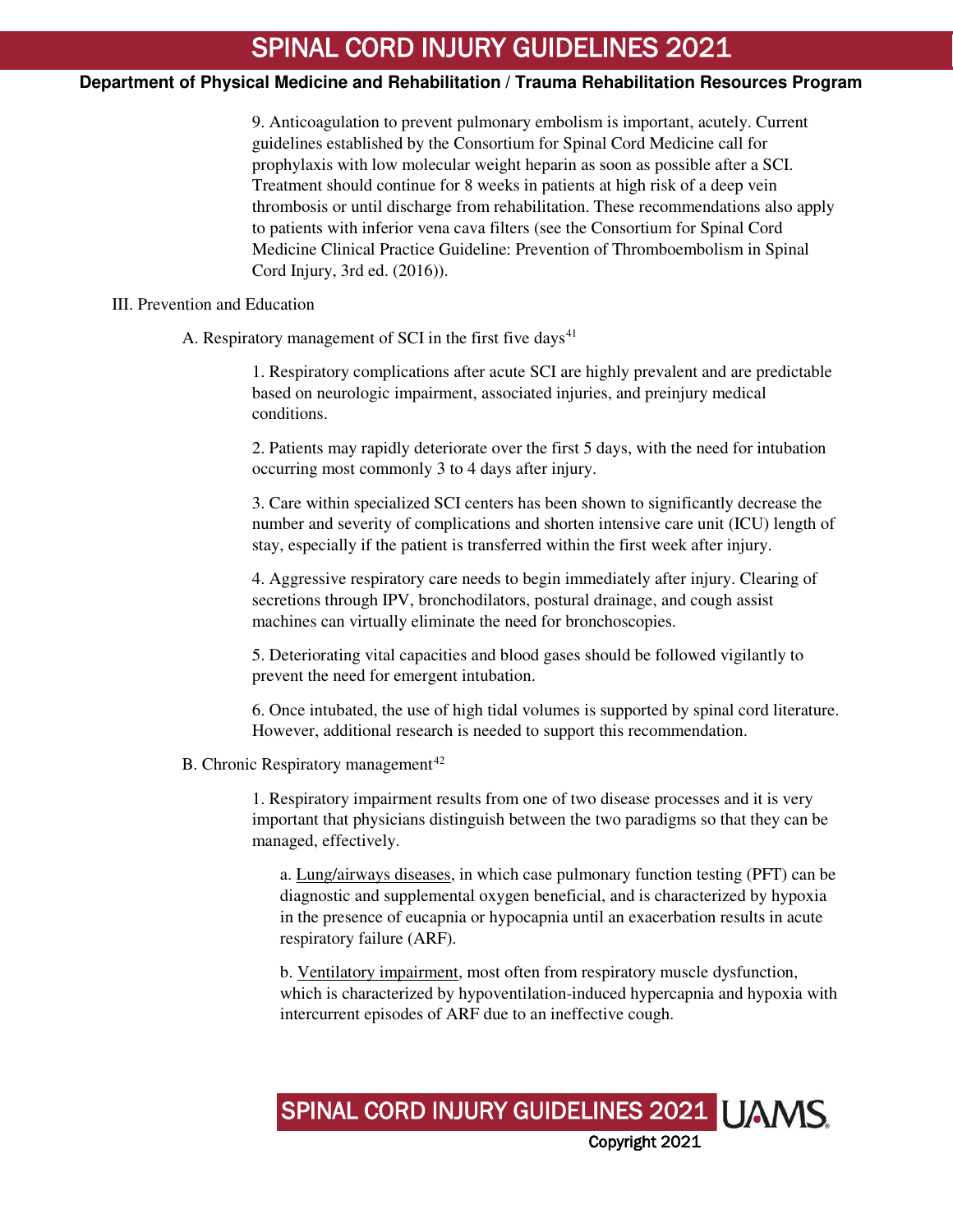## 2. Noninvasive Ventilation

a. There are no effective noninvasive measures to counter bulbar dysfunction aspiration. Thus, the only indication for tracheotomy in an alert, but 'unweanable' patient with spinal cord injury (SCI) is when saliva aspiration occurs to the degree that the oxyhemoglobin saturation (SpO2) decreases and remains below 95% irrespective of optimal use of noninvasive intermittent positive pressure ventilation (NIV) and mechanically assisted coughing (MAC).

b. Continuous positive airway pressure (CPAP) and bi-level positive airway pressure (BiPAP) can be used to rest the non-intubated patient and also to give the patient a deep breath to help with managing secretions. A facemask or a mouthpiece can be used. CPAP and BiPAP may be useful in the short term to get the patient over the acute phase after injury and may keep some patients from needing intubation or a tracheostomy.

c. Long term use of Full, continuous ventilatory support using noninvasive intermittent positive pressure ventilation is an alternative to tracheotomy and electrophrenic/diaphragm pacing. It can be delivered via lip seals, nasal, and oral–nasal interfaces for nocturnal ventilatory support.

3. Mechanically Assist Cough (MAC) is the combination of the use of mechanical insufflation–exsufflation (CoughAssist™ Philips-Respironics International Inc., Murrayville, PA, USA) with an exsufflation-timed abdominal thrust. Insufflations at pressures of 40–60 cmH2O followed immediately by exsufflations to – 40 to  $-60$  $cmH2O$  are most effective and preferred<sup>[43](#page-18-3)</sup>.

a. One treatment consists of about five cycles of MAC followed by a short period of normal breathing or ventilator use to avoid hyperventilation. Exsufflationtimed abdominal thrusts are always used unless specifically contraindicated. Treatment continues until no further secretions are expulsed and secretion-related oxyhemoglobin desaturations are reversed.

b. MAC treatment can be given as frequently as every 30 minutes almost around the clock during chest infections and for 1–2 days following extubation or decannulation.

c. MAC is effective for patients with completely intact bulbar function, such as for many patients with high level SCI, can usually air stack to volumes of 3 liter or more, and, unless very old, scoliotic, or obese, a properly delivered abdominal thrust can result in assisted Cough Peak Flow (CPF)of 6 to 9 l/s. These flow rates should be more than adequate to clear the airways and prevent pneumonia and ARF without MAC. Thus, the patients who benefit most from MAC tend to be older and with assisted CPF <300 l/m.

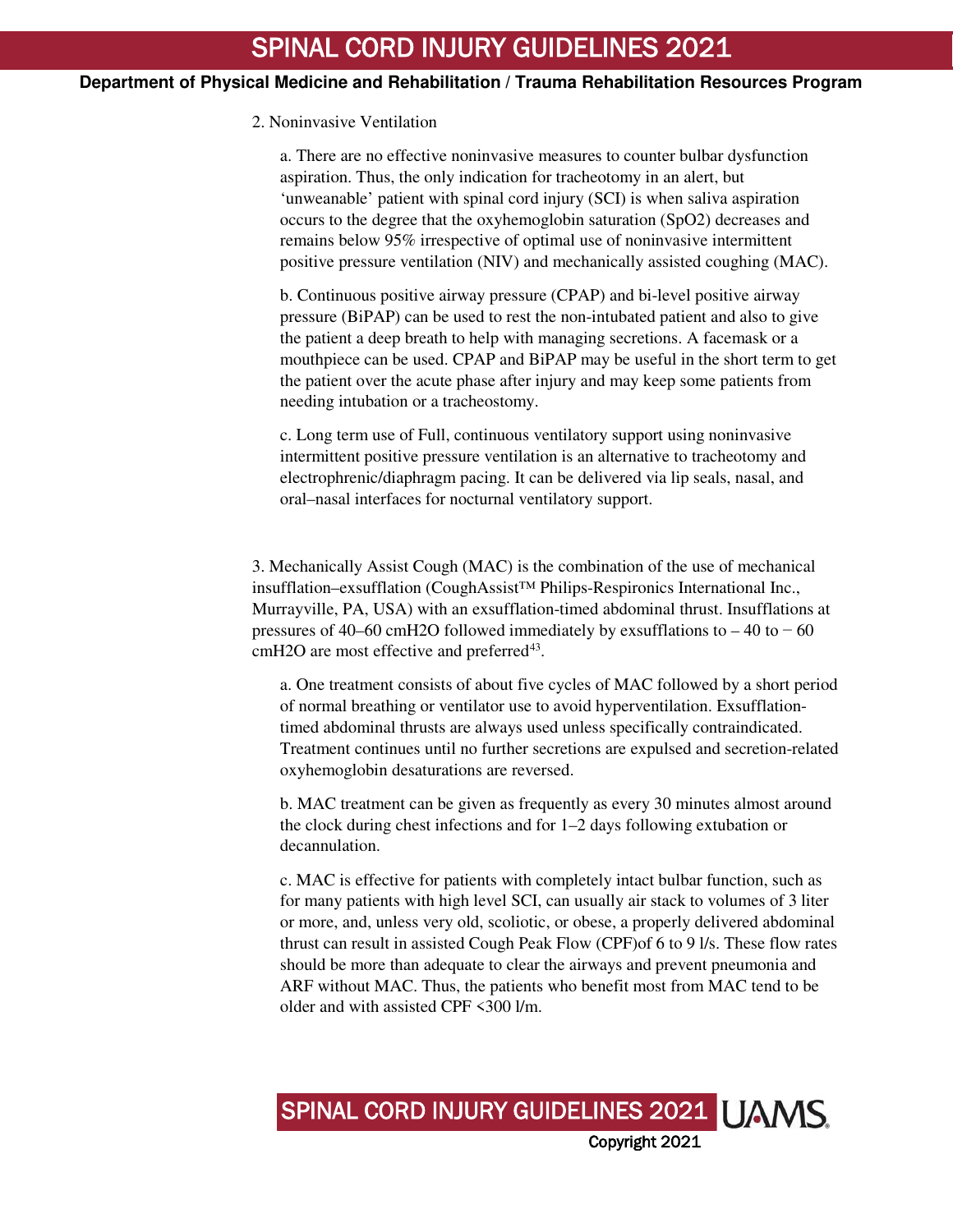## C. Neuroplasticity<sup>[44](#page-18-4)</sup>

1. Respiratory complications continue to be the leading cause of morbidity and mortality after SCI<sup>[45](#page-18-5) [46](#page-18-6)</sup>. Our current clinical treatment paradigm involves managing respiratory dysfunction primarily with positive pressure assisted ventilation, yet ventilator dependence remains a strong predictor of negative outcome<sup>[47](#page-18-7)</sup>.

2. There continues to be important advances in the management of respiratory dysfunction with a particular focus towards achieving ventilator independence. Phrenic nerve (PNP) and diaphragm (DP) pacing are two strategies designed to promote ventilator independence by delivering electrical stimulation to drive diaphragmatic contraction. For some individuals, PNP and DP generate sufficient negative intra-thoracic pressure for independent ventilation, however, in only about 50% of cases<sup>[48](#page-18-8) [49](#page-18-9) [50](#page-18-10)</sup>.

3. Activity-dependent respiratory training has demonstrated success in improving rates of independent ventilation, even in those with complicated underlying pulmonary and neuromuscular conditions who have failed prior attempts at extubation<sup>[51](#page-18-11) [52](#page-18-12)[53](#page-18-13)</sup>. While these therapeutic approaches undoubtedly provide clinical benefit for those who are successfully treated, there still remains the large percentage of those who continue with respiratory dysfunction, along with the other significant neurologic impairments that result from SCI.

4. Therefore, in developing the next generation of SCI therapies, the challenge remains identifying processes that may optimize repair and recovery of the underlying neural substrate with the hope of restoring long-term multi-system function. Several promising areas of study are:

a. Acute intermittent hypoxia - Exposure to repeated episodes of hypoxia (i.e. low oxygen levels) interspersed with a return to normal oxygen levels has been shown to elicit a long-lasting increase in respiratory motor output or drive, a phenomenon known as long term facilitation  $(LTF)^{54}$  $(LTF)^{54}$  $(LTF)^{54}$ . Acute intermittent hypoxia applied 4 to 8 weeks after C2 hemisection of the spinal cord resulted in a serotonin-dependent plasticity<sup>[55](#page-18-15)</sup>. There is also some evidence that intermittent hypoxia may improve non-respiratory motor function after spinal cord injury<sup>[56](#page-19-0) [57](#page-19-1)</sup>.

b. Improving cough - new techniques such as functional electrical stimulation, surface stimulation, or magnetic stimulation may be able to isolate expiratory muscles to preserve cough<sup>[58](#page-19-2)</sup>. Animal studies have produced positive airway pressure in both the dog and cat model by stimulating spinal cord levels between T9 through T10 to generate a cough<sup>[59](#page-19-3) [60](#page-19-4)</sup>. Such promising studies support the importance of a holistic approach to restoration of muscle function in spinal cord injury.

c. The intercostal muscles are essential for deep inhalation to relieve atelectasis in an able-bodied individual; normal respiration would need restoration of the periodic sigh provided by external intercostal contraction. This may only be

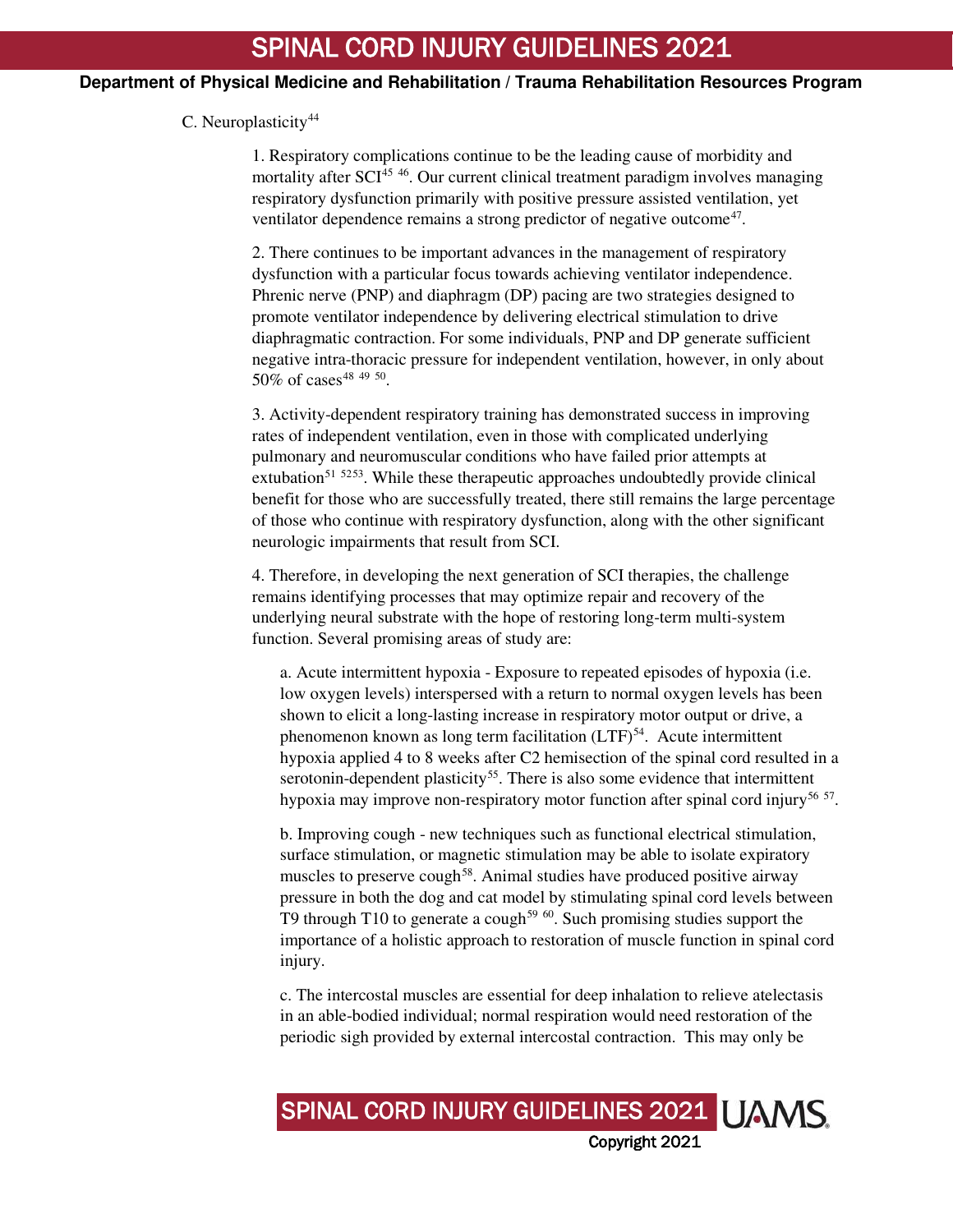## **Department of Physical Medicine and Rehabilitation / Trauma Rehabilitation Resources Program**

possible with neuroplasticity and further recovery or with the use of external stimulation.

D. Vaccinations are recommended for all individuals with SCI. Although studies indicating a decreased incidence of influenza or pneumococcal pneumonia after vaccination are lacking in this population.

> 1. There are no studies evaluating the efficacy of influenza vaccines, but one study found no differences in the immune responses to five pneumococcal polysaccharides in 40 SCI and 40 able-bodied subjects after receiving the pneumococcal vaccine. Adverse reactions occurred in approximately one-third of each group<sup>[61](#page-19-5)</sup>.

> 2. Another study evaluated the immune response in 87 SCI patients and found that at 2 months post injection 95% of patients that received the vaccine and 35% of the placebo group developed an immune response to at least one of the five serotypes tested.

> 3. Approximately 93% of vaccinated patients maintained a two-fold increase in antibody concentration to at least one serotype at 12 months post injection. This study indicated adequate pneumococcal vaccine response in SCI patients irrespective of the time of administration<sup>[62](#page-19-6)</sup>.

*This guideline was developed to improve health care access in Arkansas and to aid health care providers in making decisions about appropriate patient care. The needs of the individual patient, resources available, and limitations unique to the institution or type of practice may warrant variations.*

## **Guideline Developers**

Developed by Alan Lim, M4 and Noel Pristas, M.D. in collaboration with the TRIUMPH Team led by Medical Directors Thomas S. Kiser, M.D. and Rani Haley Lindberg, M.D. Updated by Thomas S. Kiser M.D. on 1/17/2021

References:

 $\overline{a}$ 

<span id="page-15-2"></span><sup>3</sup> Brown R., DiMarco A.F., Hoit J.D., Garshick E. Respiratory management and dysfunction in spinal cord injury. Respir Care. Aug; 51(8) (2006), 853-870.

<span id="page-15-3"></span><sup>4</sup> Berlly M, Shem K. Respiratory Management during the First Five Days after Spinal Cord Injury. J Spinal Cord Med. 2007;30:310.

<span id="page-15-4"></span><sup>5</sup> Sugarman, B. Atelectasis in spinal cord injured people after initial medical stabilization. J Am Paraplegia, 8(3) (1987), 47-50.

<span id="page-15-5"></span> $6$  Wang, A. Y., Jaeger, R. J., Yarkony, G. M., & Turba, R. M. Cough in spinal cord injured patients: the relationship between motor level and peak expiratory flow. Spinal Cord,35(5) (1997), 299-302.



<span id="page-15-0"></span><sup>&</sup>lt;sup>1</sup> Bluechardt MH, Wiens M, Thomas SG, Plyley MJ. Repeated measurement of pulmonary function following spinal cord injury. Paraplegia. 30(11) (1992), 768–774.

<span id="page-15-1"></span> $<sup>2</sup>$  Axen K, Pineda H, Shunfenthal I, Haas F. Diaphragmatic function following cervical cord injury: neurally mediated</sup> improvement. Arch Phys Med Rehabil. 66(4) (1985), 219–222.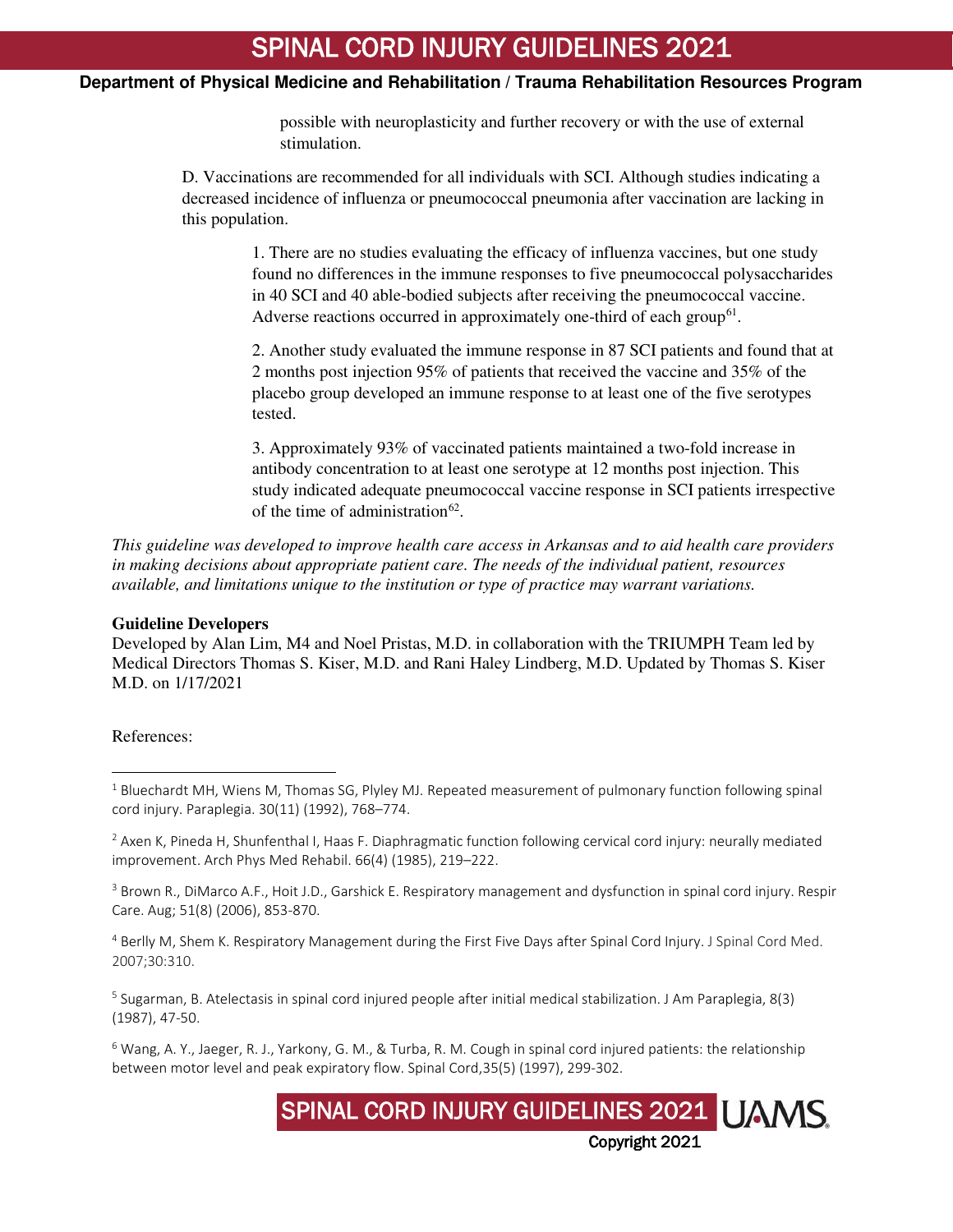## <span id="page-16-0"></span>**Department of Physical Medicine and Rehabilitation / Trauma Rehabilitation Resources Program**

<sup>7</sup> Lanig IS, Peterson WP. The respiratory system in spinal cord injury. Phys Med Rehabil Clin N Am. 2000; 11:29–43. Vii.

<span id="page-16-1"></span><sup>8</sup> Winslow C, Rozovsky J. Effect of spinal cord injury on the respiratory system. Am J Phys Med Rehabil. 2003; 82:803–814.

<span id="page-16-2"></span>9 . Ledsome JR, Sharp JM. Pulmonary function in acute cervical cord injury. Am Rev Respir Dis. 1981; 124:41–44.

<span id="page-16-3"></span><sup>10</sup> Carter, R. E. Respiratory aspects of spinal cord injury management. Paraplegia, 25(3) (1987), 262-266.

l

<span id="page-16-4"></span> $11$  Jaeger, R. J., Turba, R. M., Yarkony, G. M., & Roth, E. J. Cough in spinal cord injured patients: Comparison of three methods to produce cough. Archives of Physical Medicine and Rehabilitation, 74(12) (1993), 1358-1361.

<span id="page-16-5"></span> $12$  Kirby, N. A., Barnerias, M. J., & Siebens, A. A. An evaluation of assisted cough in quadriparetic patients. Archives of Physical Medicine and Rehabilitation, 47(11) (1996), 705-710.

<span id="page-16-6"></span><sup>13</sup> Bach, J. R. New approaches in the rehabilitation of the traumatic high level quadriplegic. American Journal of Physical Medicine & Rehabilitation, 70(1) (1991), 13-19.

<span id="page-16-7"></span> $14$  Bach, J. R., & Alba, A. S. Noninvasive options for ventilatory support of the traumatic high level quadriplegic patient. Chest, 98(3) (1990), 613-619.

<span id="page-16-8"></span><sup>15</sup> Bach, J.R., Rajaraman, R., Ballanger, F., Tzeng, A.C., Ishikawa, Y., Kulessa, R., & Bansal, T. Neuromuscular ventilatory insufficiency: effect of home mechanical ventilator use v oxygen therapy on pneumonia and hospitalization rates. Am J Phys Med Rehabil,77(1) (1998), 8-19.

<span id="page-16-9"></span><sup>16</sup> Montero, J. C., Feldman, D. C., & Montero, D. Effects of glossopharyngeal breathing on respiratory function after cervical cord transection. Archives of Physical Medicine and Rehabilitation,48(12) (1967), 650-653.

<span id="page-16-10"></span><sup>17</sup> Forner, J. V., Llombart, R. L., & Valledor, M. C. The flow-volume loop in tetraplegics. Paraplegia,15(3) (1977), 245-251.

<span id="page-16-11"></span><sup>18</sup> Linn, W. S., Adkins, R. H., Gong, H., Jr., & Waters, R. L. Pulmonary function in chronic spinal cord injury: a crosssectional survey of 222 southern California adult outpatients. Archives of Physical Medicine and Rehabilitation, 81(6) (2000), 757-763.

<span id="page-16-12"></span><sup>19</sup> Estenne, M., & DeTroyer, A. Mechanism of the postural dependence of vital capacity in tetraplegic subjects. Am Rev Respir Dis, 135(2) (1987), 367-371.

<span id="page-16-13"></span> $^{20}$  Fugl-Meyer, A. R. Effects of respiratory muscle paralysis in tetraplegic and paraplegic patients. Scand J Rehabil Med,3(4) (1971), 141-150.

<span id="page-16-14"></span><sup>21</sup> Berlly M, Shem K. Respiratory Management during the First Five Days after Spinal Cord Injury. J Spinal Cord Med. 2007;30:315.

<span id="page-16-15"></span> $^{22}$  Tamplin J, Berlowitz DJ. A systematic review and meta-analysis of the effects of respiratory muscle training on pulmonary function in tetraplegia. Spinal Cord (2014) 52, 175–180; doi:10.1038/sc.2013.162; published online 14 January 2014.

<span id="page-16-16"></span><sup>23</sup> Spungen, A. M., Dicpinigaitis, P. V., Almenoff, P. L., & Bauman, W. A. Pulmonary obstruction in individuals with cervical spinal cord lesions unmasked by bronchodilator administration. Paraplegia,31(6) (1993), 404-407.

SPINAL CORD INJURY GUIDELINES 2021 | IAMS

Copyright 2021

<span id="page-16-17"></span><sup>24</sup> Almenoff, P. L., Alexander, L. R., Spungen, A. M., Lesser, M. D., & Bauman, W. A. Bronchodilatory effects of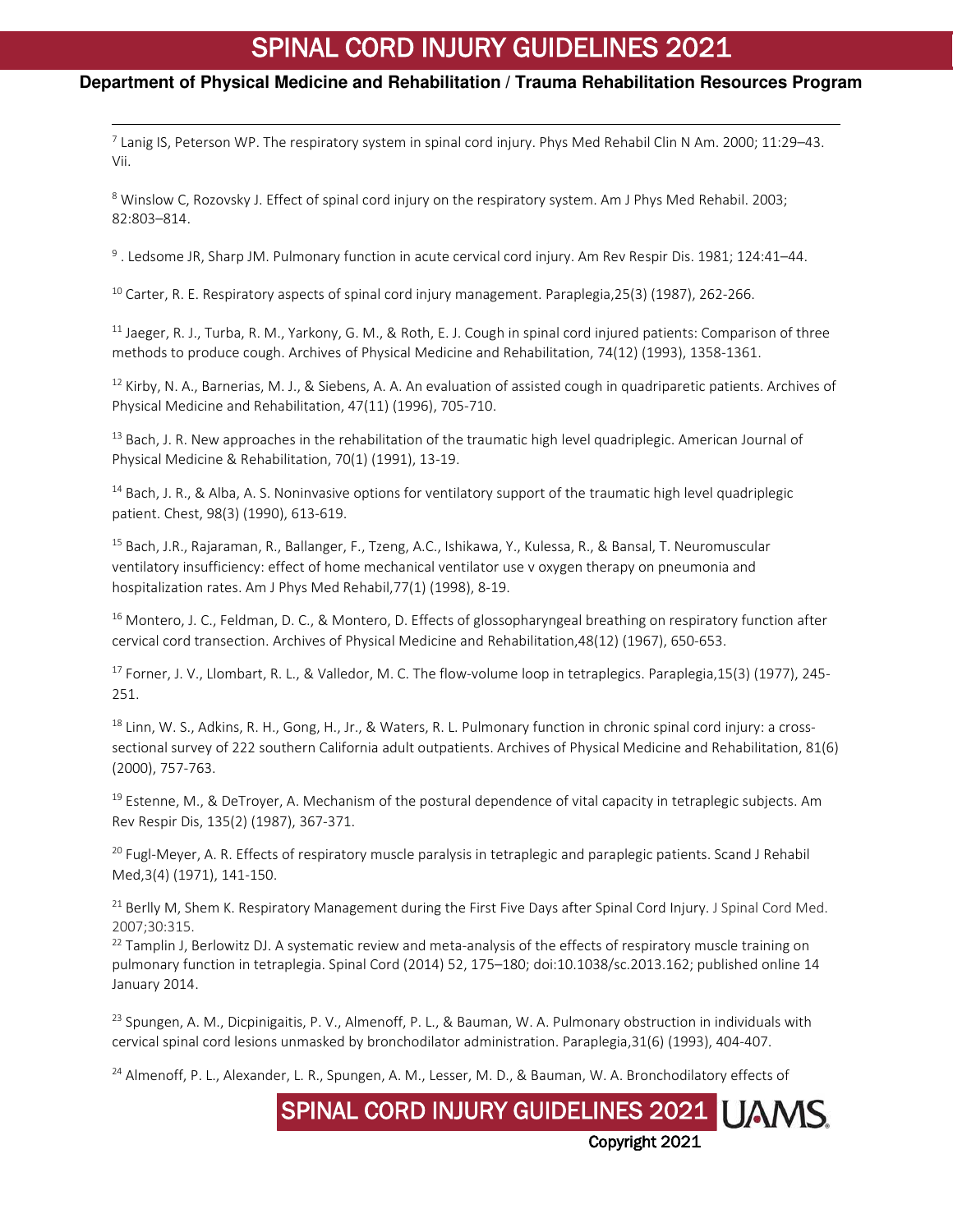## **Department of Physical Medicine and Rehabilitation / Trauma Rehabilitation Resources Program**

ipratropium bromide in patients with tetraplegia. Paraplegia,33(5) (1995), 274-277.

l

<span id="page-17-0"></span><sup>25</sup> Devivo, M. J. Cause of death for patients with spinal cord injuries. Archives of Internal Medicine, 149(8) (1989), 1761-1766.

<span id="page-17-1"></span> $26$  Lanig, I. S., Peterson, W. P. The respiratory system in spinal cord injury. Physical Medicine & Rehabilitation Clinics of North America, 11 (2000), 29-43.

<span id="page-17-2"></span><sup>27</sup> Montgomerie, J. Z. Infections in patients with spinal cord injuries. Clinical Infectious Diseases, 25 (1997), 1285-1290.

<span id="page-17-3"></span><sup>28</sup> Aubier, M., DeTroyer, A., Sampson, M., Macklem, P. T., & Roussos, C. Aminophylline Improves Diaphragmatic Contractility. New England Journal of Medicine,305(22) (1981), 1349-1350.

<span id="page-17-4"></span> $^{29}$  Murciano, D., Aubier, M., Lecocguic, Y., & Pariente, R. Effects of theophylline on diaphragmatic strength and fatigue in patients with chronic obstructive pulmonary disease. New England Journal of Medicine,311(6) (1984), 349-353.

<span id="page-17-5"></span><sup>30</sup> Foxworth, J. W., Reisz, G. R., Knudson, S. M., Cuddy, P. G., Pyszczynski, D. R., & Emory, C. E. Theophylline and diaphragmatic contractility: investigation of a dose-response relationship. American Review of Respiratory Disease,138(6) (1988), 1532-1534.

<span id="page-17-6"></span><sup>31</sup> Spungen, A. M., Grimm, D. R., Strakhan, M., Pizzolato, P. M., & Bauman, W. A. Treatment with an anabolic agent is associated with improvement in respiratory function in persons with tetraplegia: a pilot study. Mount Sinai Journal of Medicine,66 (1999), 201-205.

<span id="page-17-7"></span><sup>32</sup> Peterson, W. P., Barbalata, L., Brooks, C. A., Gerhart, K. A., Mellick, D. C., & Whiteneck, G. G. The effect of tidal volumes on the time to wean persons with high tetraplegia from ventilators. Spinal Cord,37(4) (1999), 284-288.

<span id="page-17-8"></span><sup>33</sup> Massaro, G. D., Massaro, D. Morphologic evidence that large inflations of the lung stimulate secretion of surfactant. Am Rev Respir Dis, 127(2) (1983), 235-236.

<span id="page-17-9"></span>34 Peterson P, Brooks CA, Mellick D, Whiteneck G. Protocol for ventilator management in high tetraplegia. Top Spinal Cord Inj Rehabil. 1997:2:101–106.

<span id="page-17-10"></span><sup>35</sup> Fenton JJ, Warner ML, Lammertse D, Charlifue S, Martinez L, Dannels-McClure A, Kreider S, Pretz C. A Comparison of high vs standard tidal volumes in ventilator weaning for individuals with sub-acute spinal cord injuries: a sitespecific randomized clinical tria.l Spinal Cord (2016) 54, 234–238.

<span id="page-17-11"></span><sup>36</sup> Gabrielle E. Hatton, Patrick J. Mollett, Reginald E. Du, Shuyan Wei, Radha Korupolu, Charles E. Wade, Sasha D. Adams & Lillian S. Kao (2020) High tidal volume ventilation is associated with ventilator-associated pneumonia in acute cervical spinal cord injury, The Journal of Spinal Cord Medicine, DOI: [10.1080/10790268.2020.1722936.](https://doi.org/10.1080/10790268.2020.1722936)

<span id="page-17-12"></span><sup>37</sup> Schilero GJ, Bauman WA, Radulovic M. Traumatic Spinal Cord Injury Pulmonary Physiologic Principles and Management. Clin Chest Med 39 (2018) 411–425.

<span id="page-17-13"></span><sup>38</sup> Ibrahim Gundogdu, Erhan Arif Ozturk, Ebru Umay, Ozgur Zeliha Karaahmet, Ece Unlu & Aytul Cakci (2017) Implementation of a respiratory rehabilitation protocol: weaning from the ventilator and tracheostomy in difficult-to-wean patients with spinal cord injury, Disability and Rehabilitation, 39:12, 1162- 1170, DOI: [10.1080/09638288.2016.1189607.](https://doi.org/10.1080/09638288.2016.1189607)

<span id="page-17-14"></span><sup>39</sup> Bach JR. Noninvasive respiratory management of high level spinal cord injury. J Spinal Cord Med. 2012;35:72-80.

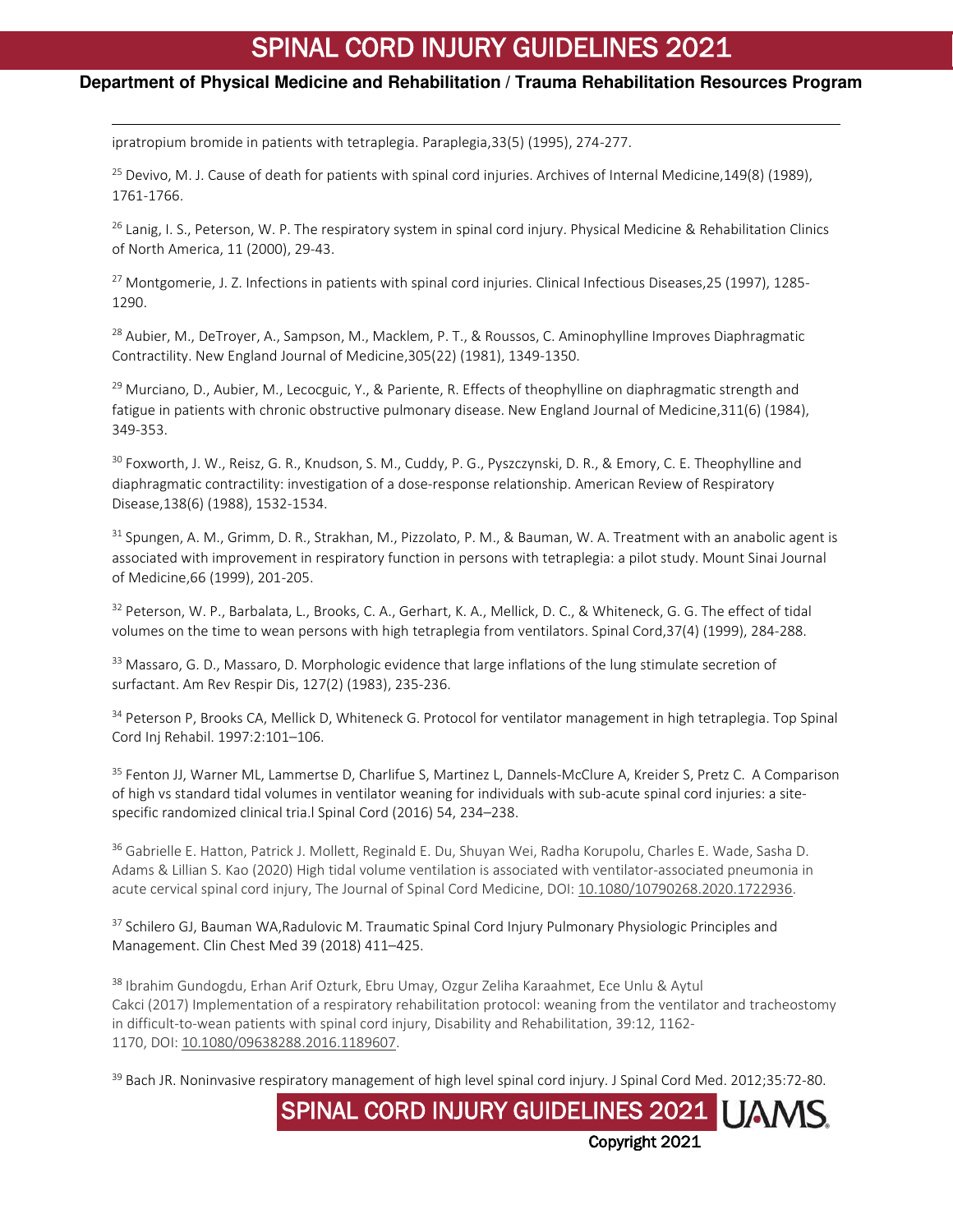## **Department of Physical Medicine and Rehabilitation / Trauma Rehabilitation Resources Program**

l

<span id="page-18-0"></span><sup>40</sup> Matsumoto, T., Tamaki, T., Kawakami, M., Yoshida, M., Ando, M., & Yamada, H. Early complications of high-dose methylprednisolone sodium succinate treatment in the follow-up of acute cervical spinal cord injury. Spine, 26(4) (2001), 426-430.

<span id="page-18-1"></span><sup>41</sup> Berlly M, Shem K. Respiratory Management during the First Five Days after Spinal Cord Injury. J Spinal Cord Med. 2007;30:316-17.

<span id="page-18-3"></span><span id="page-18-2"></span> $^{43}$  Bach JR. Update and perspectives on noninvasive respiratory muscle aids: part  $2$  – the expiratory muscle aids. Chest 1994;105(5):1538–44.

<span id="page-18-4"></span><sup>44</sup> Hoh DJ, Mercier LM, Hussey SP, Lane MA.Respiration following Spinal Cord Injury: Evidence for Human Neuroplasticity. Respir Physiol Neurobiol. 2013 November 1; 189(2): . doi:10.1016/j.resp.2013.07.002.

<span id="page-18-5"></span><sup>45</sup> DeVivo MJ, Krause JS, Lammertse DP. Recent trends in mortality and causes of death among persons with spinal cord injury. Arch Phys Med Rehabil. 1999; 80:1411–1419.

<span id="page-18-6"></span><sup>46</sup> Waddimba AC, Jain NB, Stolzmann K, Gagnon DR, Burgess JF Jr, Kazis LE, Garshick E. Predictors of cardiopulmonary hospitalization in chronic spinal cord injury. Arch Phys Med Rehabil. 2009; 90:193–200.

<span id="page-18-7"></span><sup>47</sup> Wicks AB, Menter RR. Long-term outlook in quadriplegic patients with initial ventilator dependency. Chest. 1986; 90:406–410.

<span id="page-18-8"></span><sup>48</sup> DiMarco AF. Phrenic nerve stimulation in patients with spinal cord injury. Respir Physiol Neurobiol. 2009; 169:200–209.

<span id="page-18-9"></span><sup>49</sup> Onders RP, Elmo M, Khansarinia S, Bowman B, Yee J, Road J, Bass B, Dunkin B, Ingvarsson PE, Oddsdottir M. Complete worldwide operative experience in laparoscopic diaphragm pacing: results and differences in spinal cord injured patients and amyotrophic lateral sclerosis patients. Surg Endosc. 2009; 23:1433–1440.

<span id="page-18-10"></span><sup>50</sup> Romero FJ, Gambarrutta C, Garcia-Forcada A, Marin MA, Diaz de la Lastra E, Paz F, Fernandez-Dorado MT, Mazaira J. Long-term evaluation of phrenic nerve pacing for respiratory failure due to high cervical spinal cord injury. Spinal Cord. 2012; 50:895–898.

<span id="page-18-11"></span><sup>51</sup> Aldrich TK, Karpel JP, Uhrlass RM, Sparapani MA, Eramo D, Ferranti R. Weaning from mechanical ventilation: adjunctive use of inspiratory muscle resistive training. Crit Care Med. 1989; 17:143–147.

<span id="page-18-12"></span>52 Cader SA, Vale RG, Castro JC, Bacelar SC, Biehl C, Gomes MC, Cabrer WE, Dantas EH. Inspiratory muscle training improves maximal inspiratory pressure and may assist weaning in older intubated patients: a randomized trial. J Physiother. 2010; 56:171–177.

<span id="page-18-13"></span>53 Martin AD, Smith BK, Davenport PD, Harman E, Gonzalez-Rothi RJ, Baz M, Layon AJ, Banner MJ, Caruso LJ, Deoghare H, Huang TT, Gabrielli A. Inspiratory muscle strength training improves weaning outcome in failure to wean patients: a randomized trial. Crit Care. 2011; 15:R84.

<span id="page-18-14"></span><sup>54</sup> Fuller DD, Bach KB, Baker TL, Kinkead R, Mitchell GS. Long term facilitation of phrenic motor output. Respir Physiol. 2000; 121:135–46.

<span id="page-18-15"></span><sup>55</sup> Golder FJ, Mitchell GS. Spinal synaptic enhancement with acute intermittent hypoxia improves respiratory function after chronic cervical spinal cord injury. J Neurosci. 2005; 25:2925–2932.